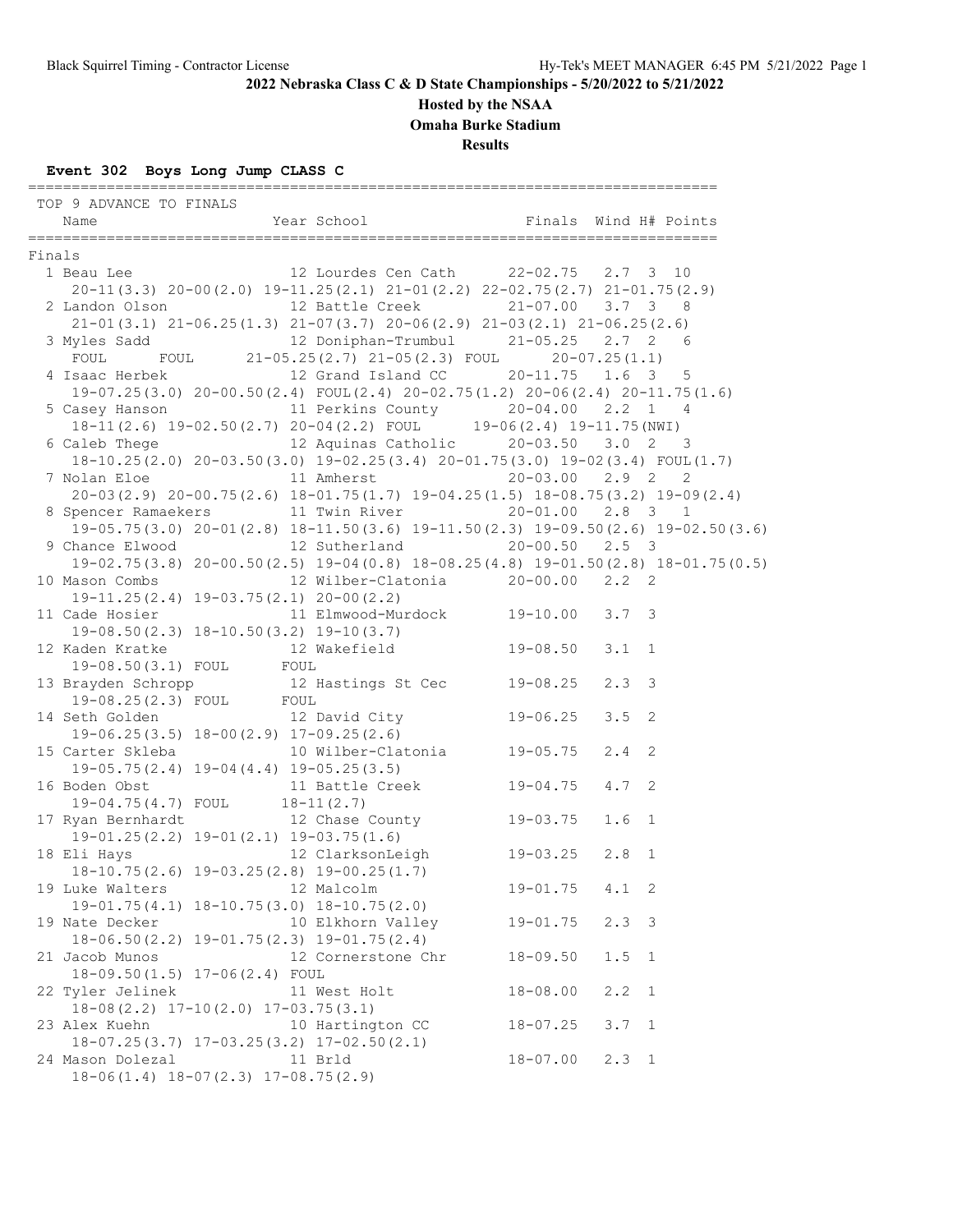### **Hosted by the NSAA**

**Omaha Burke Stadium**

**Results**

# **Event 304 Boys Triple Jump CLASS C**

===============================================================================

| TOP 9 ADVANCE TO FINALS                                                                                                     |                    |              |                       |
|-----------------------------------------------------------------------------------------------------------------------------|--------------------|--------------|-----------------------|
| 1 Beau Lee 12 Lourdes Cen Cath 15-01.00 3.6 3 10                                                                            |                    |              |                       |
| $41-00.25(1.5)$ $42-01(3.0)$ $42-07.50(0.6)$ $42-08(2.6)$ $43-02.50(4.4)$ $45-01(3.6)$                                      |                    |              |                       |
| 2 Cade Hosier 11 Elmwood-Murdock 44-09.00 3.6 3 8                                                                           |                    |              |                       |
| $43-11.75(3.2)$ $43-07.50(0.5)$ $44-08.50(2.0)$ $43-10.25(3.2)$ $44-02(2.4)$ $44-09(3.6)$                                   |                    |              |                       |
|                                                                                                                             |                    |              |                       |
| 3 Isaac Herbek 12 Grand Island CC 44-05.75 5.1 3 6<br>44-04.25(3.5) FOUL FOUL 44-05.75(5.1) FOUL 43-04.50(3.0)              |                    |              |                       |
| 4 LJ McNeill 11 Oakland-Craig 43-07.25 2.2 3 5                                                                              |                    |              |                       |
| 42-10.75(3.5) 42-09.75(3.5) 42-04.25(1.7) FOUL 43-07.25(2.2) FOUL                                                           |                    |              |                       |
| 5 Landon Olson 12 Battle Creek 43-01.50 3.1 3 4                                                                             |                    |              |                       |
| $41-01$ (2.3) $40-07.75$ (0.7) $43-01.50$ (3.1) $42-00.50$ (3.5) $42-01.75$ (2.6) $42-08$ (2.7)                             |                    |              |                       |
| 6 Marcus Lowry<br>40-11.50(2.2) 41-09(2.8) 42-11.50(1.9) FOUL<br>7 Carson Kudlacek<br>11 Hastings St Cec (42-10.50) 3.4 2 2 |                    |              |                       |
|                                                                                                                             |                    |              |                       |
|                                                                                                                             |                    |              |                       |
| FOUL $42-10.50(3.4)$ $42-03.50(0.5)$ $40-02.75(3.3)$ $42-00.75(1.2)$ $41-04(3.4)$                                           |                    |              |                       |
| 8 Connor Schutt 10 Bishop Neumann 42-10.25 3.3 1 1                                                                          |                    |              |                       |
| $42-10.25(3.3)$ $40-11(2.1)$ FOUL $42-00.75(3.4)$ $42-06.25(3.7)$ FOUL(2.8)                                                 |                    |              |                       |
| 9 Caleb Allen 12 Ainsworth 42-09.50 1.8 3                                                                                   |                    |              |                       |
| $42-09.50(1.8)$ $39-09.25(0.2)$ $41-00(1.3)$ $41-10.50(2.3)$ $42-00.50(3.7)$ $42-02(1.6)$                                   |                    |              |                       |
| 10 Carter Skleba    10 Wilber-Clatonia    42-04.50    2.2    1                                                              |                    |              |                       |
| $41-10(3.5)$ $41-11.50(2.2)$ $42-04.50(2.2)$                                                                                |                    |              |                       |
| 11 Mason Combs 3.3 2 Milber-Clatonia 42-03.50 3.3 2                                                                         |                    |              |                       |
| 42-03.50(3.3) 42-00.75(2.4) FOUL                                                                                            |                    |              |                       |
| 12 Chandler Page 11 Parkview Christ 41-10.00 2.8 2                                                                          |                    |              |                       |
| 38-03.50(1.0) $40-11.50(0.6)$ $41-10(2.8)$<br>13 Gage Thulin 12 Alma $41-09.00$                                             |                    |              |                       |
|                                                                                                                             |                    |              | $2.4 \quad 1$         |
| FOUL $39-08.75(2.8)$ $41-09(2.4)$                                                                                           |                    |              |                       |
| 14 Kadren Miller 12 Twin River 41-05.50                                                                                     |                    |              | 1.8 <sup>3</sup>      |
| $41-05.50(1.8)$ $37-04.50(1.9)$ $41-02.25(1.1)$                                                                             |                    |              |                       |
| 15 Cade Johnson 11 Wakefield 41-04.00                                                                                       |                    |              | 1.3 <sup>3</sup>      |
|                                                                                                                             |                    |              | $2.4$ 2               |
| $40-03.50(2.1)$ $41-04(1.3)$ $40-08.75(1.6)$<br>16 Adam Arens 10 Stanton $40-11.75$<br>FOUL $40-11.75(2.4)$ $39-02(3.1)$    |                    |              |                       |
|                                                                                                                             |                    |              |                       |
| $40-11.75(3.1)$ $36-06(2.7)$ $38-11.50(1.1)$                                                                                |                    |              |                       |
| 18 Alex Rohrobaugh 10 Parkview Christ 40-09.00                                                                              |                    |              | 3.0 <sub>2</sub>      |
| Alex Ronrobaugh<br>40-09(3.0) 40-00.50(3.9) 40-04.75(2.4)<br>Molan Timm 11 Yutan 40-01.75 2.2 1                             |                    |              |                       |
| 19 Nolan Timm 11 Yutan                                                                                                      |                    |              |                       |
| FOUL 40-01.75(2.2) FOUL                                                                                                     |                    |              |                       |
| 20 Blake Garner                                                                                                             | 10 Perkins County  | $40 - 01.00$ | $3.5 \quad 2$         |
| $40 - 01(3.5)$ $39 - 02.75(3.2)$ $38 - 10.50(1.7)$                                                                          |                    |              |                       |
| 21 Kade Anderson 11 Chase County                                                                                            |                    | $39 - 09.25$ | 1.3<br>$\overline{1}$ |
| $39-01.75(2.5)$ $38-09.50(1.3)$ $39-09.25(1.3)$                                                                             |                    |              |                       |
| 22 Harrison Oberg                                                                                                           | 10 Wood River      | $39 - 05.50$ | 1.8<br>$\overline{1}$ |
| 38-09.50(3.0) 39-04.75(2.5) 39-05.50(1.8)                                                                                   |                    |              |                       |
| 23 Dalton Lamprecht                                                                                                         | 10 Ponca           | $39 - 00.75$ | 1.0<br>$\mathbf{1}$   |
| $38 - 01.50(1.7)$ $38 - 03(2.0)$ $39 - 00.75(1.0)$                                                                          |                    |              |                       |
| 24 Bradyen Ulrich                                                                                                           | 11 Parkview Christ | $38 - 09.50$ | $2.7 \quad 1$         |
| $38-03.50(1.6)$ $38-09.50(2.7)$ $37-09.50(1.2)$                                                                             |                    |              |                       |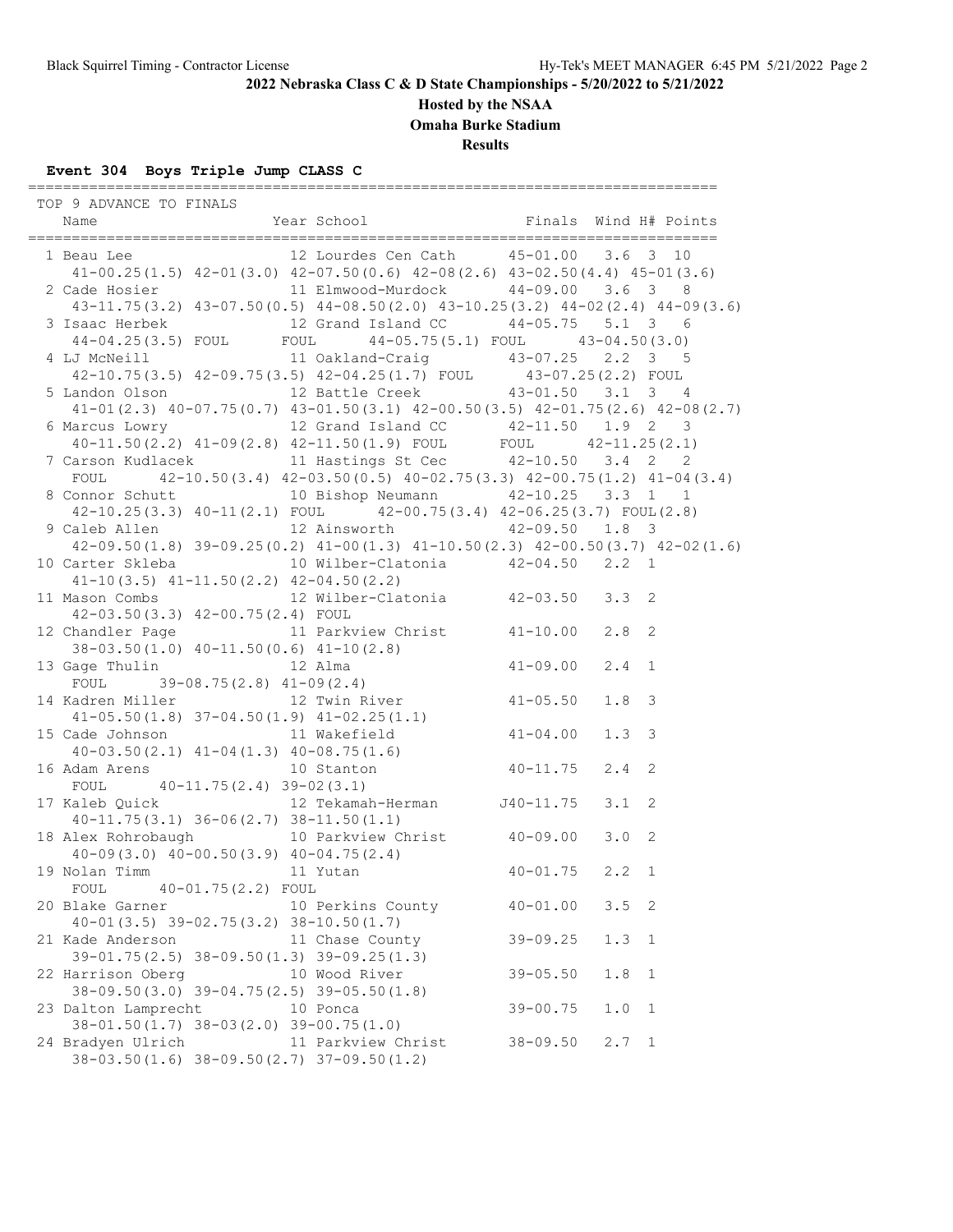### **Hosted by the NSAA**

**Omaha Burke Stadium**

**Results**

### **Event 306 Boys Discus Throw CLASS C**

| TOP 9 ADVANCE TO FINAL<br>Name                                                   | Year School                      | Finals H# Points     |               | ==========   |
|----------------------------------------------------------------------------------|----------------------------------|----------------------|---------------|--------------|
| 1 Nathan Baldwin<br>172-06 179-00 171-02 166-04 FOUL 165-10                      | 11 Sutton                        | $179 - 00$           | $\mathcal{S}$ | 10           |
| 2 Trent Uhlir<br>147-05 FOUL 160-06 FOUL 156-03 167-01                           | 10 Battle Creek                  | $167 - 01$           | 3             | 8            |
| 3 Seth Schnakenberg<br>FOUL 156-10 FOUL 148-11 153-04 141-07                     | 12 Superior                      | $156 - 10$           | 3             | 6            |
| 4 Jacob Ottis<br>149-08 FOUL 130-10 FOUL 142-09 FOUL                             | 11 Battle Creek                  | 149-08               | $\mathbf{1}$  | 5            |
| 5 Carson Fehlhafer<br>FOUL 131-04 142-10 FOUL FOUL 148-04                        | 12 Centennial                    | 148-04               | 3             | 4            |
| 6 Jaxson Bernecker 11 Hartington CC<br>134-05 148-01 144-08 147-09 145-03 145-08 |                                  | 148-01               | 2             | 3            |
| 7 Samuel Boettcher 11 Ord<br>FOUL 148-01 FOUL 134-03 140-07 FOUL                 |                                  | J148-01              | $\mathbf{1}$  | 2            |
| 8 Kade Pieper 11 Norfolk Catholic<br>108-08 FOUL 139-05 122-06 FOUL 144-05       | 11 Norfolk Catholic              | $144 - 05$           | 3             | $\mathbf{1}$ |
| 9 Kamden Dusatko<br>FOUL 136-09 144-03 137-09 FOUL 131-09                        | 12 Stanton                       | 144-03               | 3             |              |
| 10 Alek DaMoude<br>139-00 129-04 100-10<br>11 Thomas Thomas                      | 12 Hershey<br>10 Hastings St Cec | 139-00<br>$137 - 04$ | 2<br>3        |              |
| 135-00 137-04 132-03<br>12 Jayde Gumaer                                          | 11 Centennial                    | $135 - 10$           | $\mathbf{1}$  |              |
| 118-11 135-10 131-08<br>13 Payton Christancy                                     | 12 Superior                      | 134-09               | 2             |              |
| 130-08 134-09 FOUL<br>14 Atreyu Thorsen                                          | 11 Gordon-Rushville              | $134 - 05$           | $\mathbf{1}$  |              |
| 134-05 FOUL FOUL<br>15 Carson Ortmeier                                           | 12 Archbishop Berg               | $133 - 01$           | $\mathbf{1}$  |              |
| 133-01 130-08 FOUL<br>16 Kolby Gorecki                                           | 12 Centura                       | $131 - 02$           | 3             |              |
| 129-09 FOUL 131-02<br>17 Jeremiah Coley                                          | 10 Mitchell                      | $129 - 00$           | $\mathbf{1}$  |              |
| 121-07 129-00 125-02<br>18 Taylor Korth                                          | 12 Ponca                         | 127-07               | 2             |              |
| 114-07 124-02 127-07<br>19 Cruz Brooks                                           | 11 Hershey                       | $125 - 10$           | 2             |              |
| FOUL 114-11 125-10<br>20 Damon Mickey                                            | 12 Cross County                  | $124 - 09$           | 2             |              |
| 121-05 124-09 119-00<br>21 Hunter Carpenter                                      | 11 Brld                          | $122 - 05$           | $\mathbf{2}$  |              |
| 122-05 FOUL<br>FOUL<br>22 Ikaiah Edgren                                          | 9 Wood River                     | $121 - 07$           | 2             |              |
| 121-07 FOUL<br>$112 - 01$<br>23 Trenton Moudry<br>115-05 FOUL 108-00             | 10 Bishop Neumann                | $115 - 05$           | $\mathbf 1$   |              |
| 24 Joshua Luehr<br>FOUL FOUL<br>$110 - 06$                                       | 10 Wood River                    | $110 - 06$           | $\mathbf 1$   |              |

==========================================================================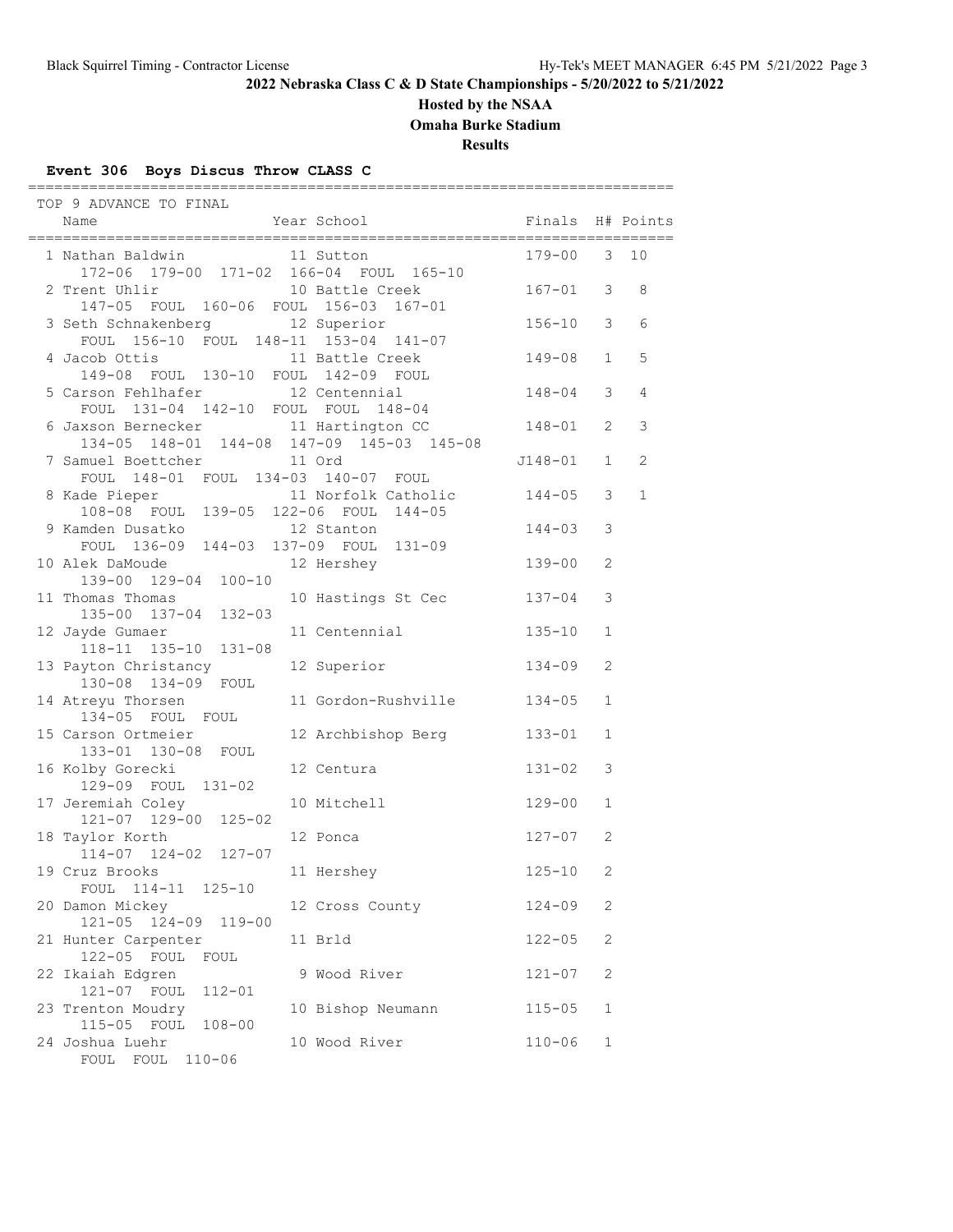#### **Hosted by the NSAA**

**Omaha Burke Stadium**

**Results**

### **Event 308 Boys Shot Put CLASS C**

 TOP 9 ADVANCE TO FINALS Name The Year School Team and Finals H# Points ========================================================================== 1 Kade Pieper 11 Norfolk Catholic 57-08.50 3 10 52-04.50 55-06.75 56-07.25 FOUL 57-00.75 57-08.50 2 Kamden Dusatko 12 Stanton 54-05.75 3 8 53-00 53-08.25 52-04 53-02.25 FOUL 54-05.75 3 Nathan Baldwin 11 Sutton 50-07 53-08.50 FOUL 50-02.75 FOUL FOUL 4 Jacob Ottis 11 Battle Creek 53-02.75 2 5 48-11 53-02.75 FOUL 50-02.75 FOUL 51-06.25 5 Barrett Wilke 09 Stanton 52-11.50 3 4 52-04.75 52-11.50 FOUL 50-02.75 FOUL 49-08.25 6 Seth Schnakenberg 12 Superior 51-05 52-07.75 52-02 51-07.75 FOUL 52-05.50<br>7 Trent Uhlir 10 Battle Creek 10 Battle Creek 51-05.00 3 2 49-04.25 50-09.50 48-05.50 50-07 51-05 50-05 8 Kolby Gorecki 12 Centura 51-01.00 2 1 50-00.50 51-01 50-04.50 FOUL FOUL FOUL 9 Matt Logue **12 Ponca** 50-00.50 2 50-00.50 FOUL FOUL 47-11.25 FOUL FOUL 10 William Grint 12 Ord 49-06.00 1 46-05.25 48-08 49-06 11 Carson Fehlhafer 12 Centennial 49-05.25 3 49-05.25 48-04 46-06.25 12 Taylan Vetrovsky 11 Freeman 49-00.50 2 45-09.50 46-08.25 49-00.50<br>13 JT Brands 10 Oakland 10 Oakland-Craig 49-00.00 2 48-05.75 49-00 48-02.75 14 Jake Peitz 12 Hartington-NC 48-05.00 3 48-05 FOUL FOUL 15 Carson Ortmeier 12 Archbishop Berg 47-10.75 2 FOUL 47-10.75 46-09.25 16 Treyton Holthus 12 Johnson Cty Cent 47-08.75 1 46-10.25 FOUL 47-08.75 17 Taylor Korth 12 Ponca 47-04.00 1 46-06 46-11.50 47-04 18 Trenton Moudry 10 Bishop Neumann 46-06.25 1 45-00.50 45-01.25 46-06.25 19 Boone Snyder 10 Sutherland 46-01.25 1 42-08.25 46-01.25 43-09.75 42-00.23 40 01.23 10 00.10<br>20 Grant Seagren 11 Oakland-Craig 45-09.75 2 45-09 45-09.75 44-03.75 21 Jestin Bayer 11 Howells-Dodge 45-05.50 2 45-05.50 44-10 44-08.25 22 Rio Remund 10 South Loup 44-08.00 1 43-02 44-08 FOUL 23 Logan Booth 12 Logan View 44-02.00 1 44-02 FOUL FOUL 24 Jaret Peterson 10 Chase County 42-11.50 1 42-11.50 42-09.50 42-11.25 25 Atreyu Thorsen 11 Gordon-Rushville 41-06.50 1 38-08.75 39-01.75 41-06.50

==========================================================================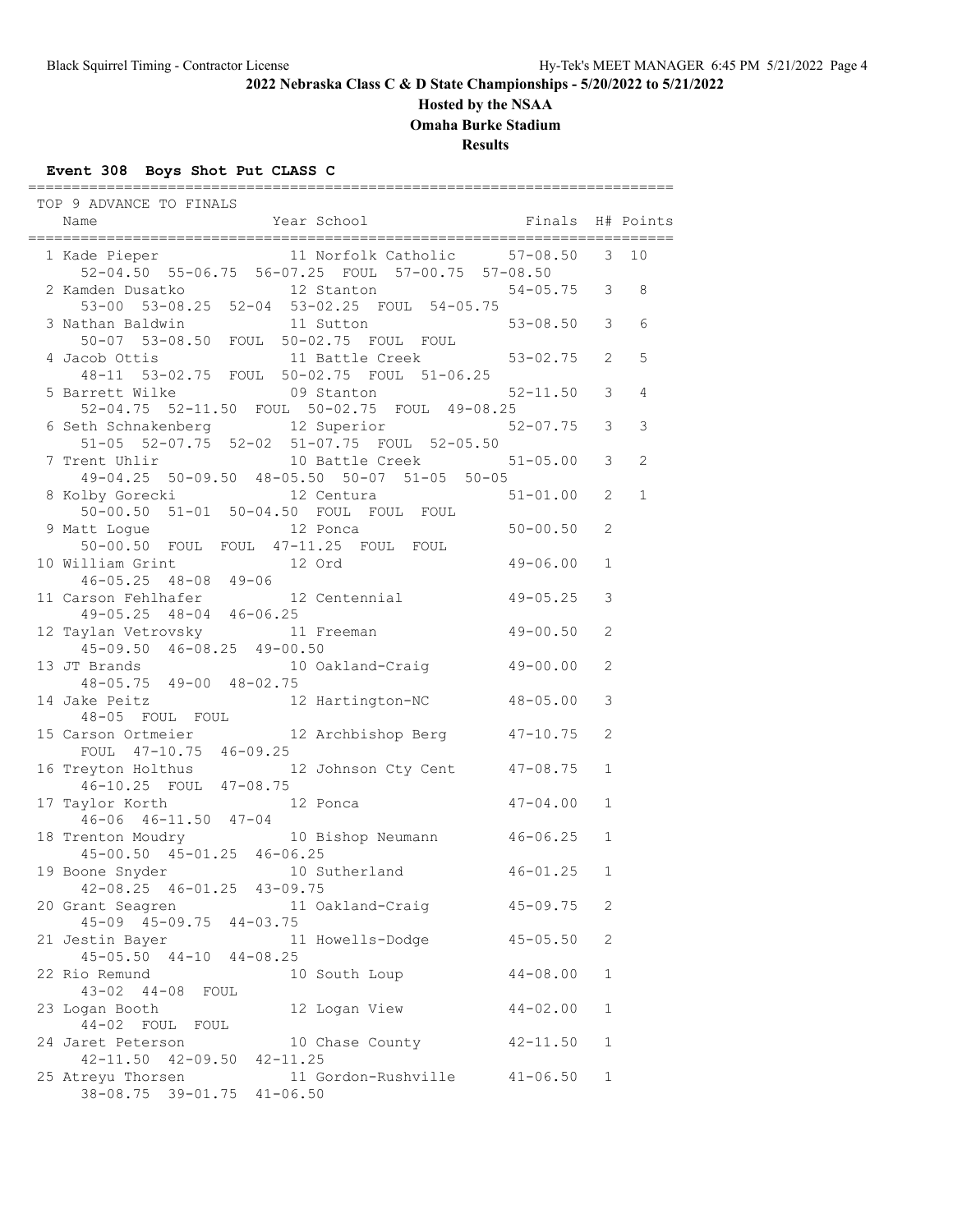### **Hosted by the NSAA**

**Omaha Burke Stadium**

**Results**

### **Event 310 Boys High Jump CLASS C**

| Name                                                                                   | Year School                     | Finals       | Points |
|----------------------------------------------------------------------------------------|---------------------------------|--------------|--------|
| 1 Carter Nelson<br>5-10 6-00 6-02 6-04 6-06 6-08 6-10 7-00<br>$O$ PPP $O$ $O$<br>O PPP | 10 Ainsworth<br>XO XXX          | $6 - 10.00$  | 10     |
| 2 Landon Olson<br>5-10 6-00 6-02 6-04 6-06 6-08 6-10 7-00<br>PPP O PPP                 | 12 Battle Creek<br>O OXXOXXOXXX | $J6 - 10.00$ | 8      |
| 3 Micah Biltoft<br>5-10 6-00 6-02 6-04 6-06 6-08<br>O O XO XO XXO XXX                  | 12 Sandy Creek                  | 6-06.00      | 6      |
| 4 Myles Sadd<br>$5 - 10$ $6 - 00$ $6 - 02$ $6 - 04$<br>0 0 0 XXX                       | 12 Doniphan-Trumbul             | $6 - 02.00$  | 4.50   |
| 4 Connor Schutt<br>$5 - 10$ $6 - 00$ $6 - 02$ $6 - 04$<br>O O O XXX                    | 10 Bishop Neumann               | $6 - 02.00$  | 4.50   |
| 6 Lance Brester<br>$5 - 10$ $6 - 00$ $6 - 02$<br>O O XXX                               | 11 Howells-Dodge                | $6 - 00.00$  | 2.50   |
| 6 Taylan Vetrovsky<br>$5 - 10$ $6 - 00$ $6 - 02$<br>O O XXX                            | 11 Freeman                      | $6 - 00.00$  | 2.50   |
| 8 Troy Rassmussen<br>$5 - 10$ $6 - 00$ $6 - 02$<br>XO.<br>O XXX                        | 12 Centura                      | $J6 - 00.00$ | 1      |
| 9 Peyton Herrick<br>$5 - 10$ $6 - 00$ $6 - 02$<br>O XO XXX                             | 10 Alma                         | $J6 - 00.00$ |        |
| 9 Drew Johnson<br>$5 - 10$ $6 - 00$ $6 - 02$<br>O XO XXX                               | 11 Malcolm                      | $J6 - 00.00$ |        |
| 11 Sean Heaton<br>$5 - 10$ $6 - 00$ $6 - 02$<br>XO XO XXX                              | 11 Sandy Creek                  | $J6 - 00.00$ |        |
| 12 Carter Werner<br>$5 - 10$ $6 - 00$ $6 - 02$<br>O XXO XXX                            | 11 Elkhorn Valley               | $J6 - 00.00$ |        |
| 12 Tanner Simdorn<br>$5 - 10$ $6 - 00$ $6 - 02$<br>O XXO XXX                           | 12 Centura                      | $J6 - 00.00$ |        |
| 14 Brayden Schropp<br>$5 - 10$ $6 - 00$ $6 - 02$<br>XO XXO XXX                         | 12 Hastings St Cec              | $J6 - 00.00$ |        |
| 15 Mason Combs<br>$5 - 106 - 00$<br>O XXX                                              | 12 Wilber-Clatonia              | $5 - 10.00$  |        |
| 15 Elliott Nottlemann<br>$5 - 106 - 00$<br>O XXX                                       | 11 Brld                         | $5 - 10.00$  |        |
| 15 Asher Endorf<br>$5 - 106 - 00$<br>O XXX                                             | 10 North Bend Cent              | $5 - 10.00$  |        |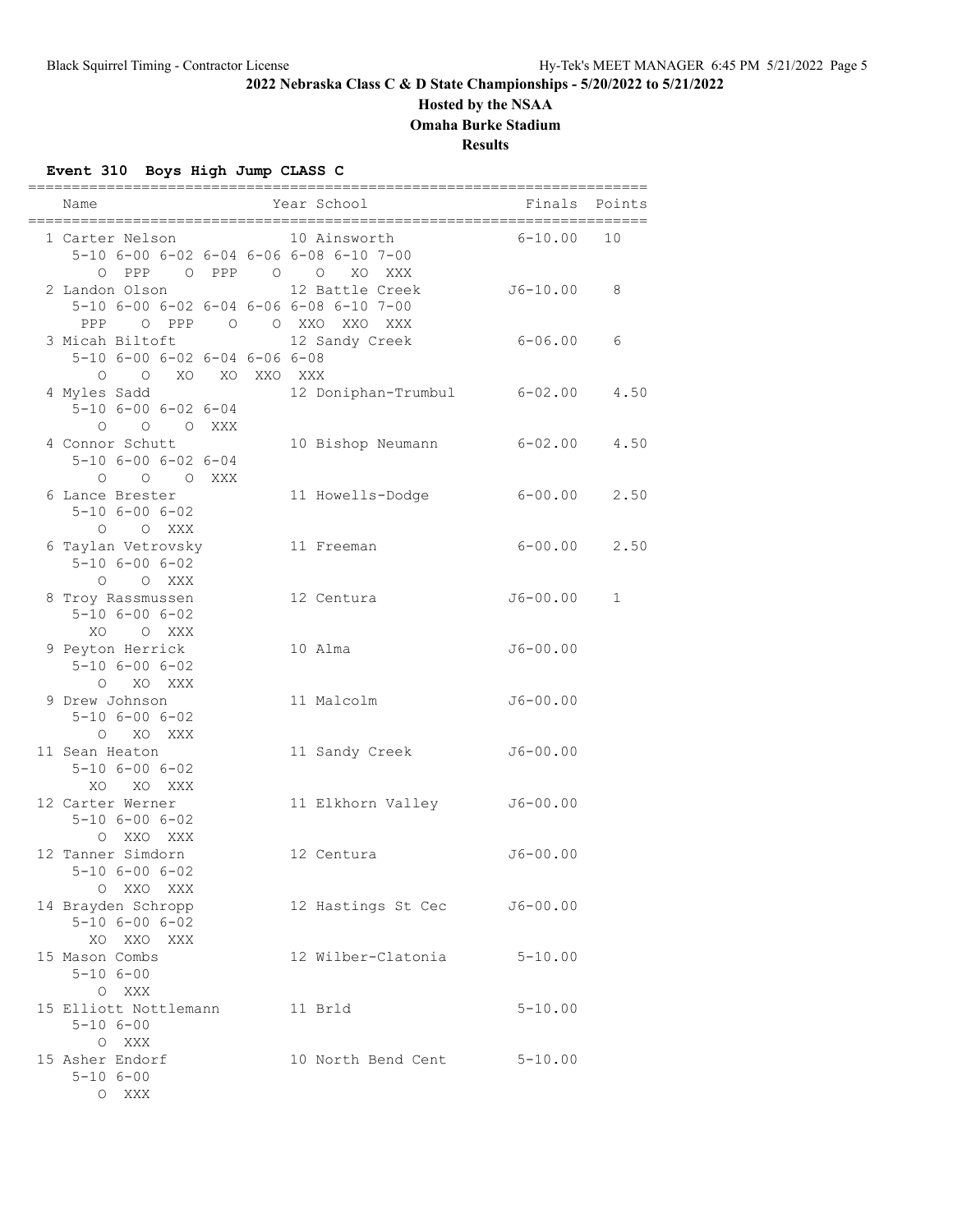# **Hosted by the NSAA**

**Omaha Burke Stadium**

**Results**

|                                 |                          |  | Event 310 Boys High Jump CLASS C |              |
|---------------------------------|--------------------------|--|----------------------------------|--------------|
| 15 Nolan Eloe<br>$5 - 106 - 00$ |                          |  | 11 Amherst                       | $5 - 10.00$  |
| $\circ$<br>$5 - 106 - 00$       | XXX<br>15 Wyatt Hayward  |  | 10 Mitchell                      | $5 - 10.00$  |
| $5 - 106 - 00$                  | O XXX<br>20 Carson Arens |  | 11 Hartington CC                 | $J5 - 10.00$ |
| -- Ethan Eloe<br>$5 - 10$       | XO XXX                   |  | 12 Amherst                       | ΝH           |
| XXX<br>$5 - 10$                 | -- Shane Benson          |  | 11 Laurel-Conc-Cole              | NΗ           |
| XXX<br>$5 - 10$<br>XXX          | -- Easton Fries          |  | 10 Chase County                  | NΗ           |

# **Event 312 Boys Pole Vault CLASS C**

| ===========                                                                 |                                                                                                                                                                      |             |  |
|-----------------------------------------------------------------------------|----------------------------------------------------------------------------------------------------------------------------------------------------------------------|-------------|--|
| Name                                                                        | Year School <a> Finals Points</a> Finals Points                                                                                                                      |             |  |
|                                                                             | 1 Jon Peterka                 12 Sutherland             14-00.00   10   JUMP OFF<br>11-00 11-06 12-00 12-06 13-00 13-06 14-00 14-06                                  |             |  |
|                                                                             | PPP PPP PPP 0 0 XXO 0 XXX<br>2 Gage Steinke                 12 Grand Island CC       J14-00.00     8     JUMP OFF<br>11-00 11-06 12-00 12-06 13-00 13-06 14-00 14-06 |             |  |
|                                                                             | PPP PPP PPP XXO O O O XXX<br>11-00 11-06 12-00 12-06 13-00 13-06 14-00 14-06                                                                                         |             |  |
|                                                                             | PPP PPP PPP O XO O XO XXX<br>4 Bryce Hodsden 11 Mitchell 13-06.00 5<br>11-00 11-06 12-00 12-06 13-00 13-06 14-00                                                     |             |  |
|                                                                             | PPP PPP XO O O XO XXX<br>5 Carter Nelson 10 Ainsworth 513-06.00 3.50<br>11-00 11-06 12-00 12-06 13-00 13-06 14-00                                                    |             |  |
|                                                                             | 0 PPP PPP PPP XO XXO<br>XXX<br>5 Jordan Settles 10 North Bend Cent J13-06.00 3.50<br>11-00 11-06 12-00 12-06 13-00 13-06 14-00                                       |             |  |
| 11-00 11-06 12-00 12-06 13-00 13-06                                         | PPP PPP XO O O XXO<br>XXX<br>7 Mayson Ostermeyer 12 Crofton 13-00.00 1                                                                                               |             |  |
| PPP PPP PPP 0 0 XXX<br>11-00 11-06 12-00 12-06 13-00 13-06                  | 7 Kaden Reeves 11 Arcadia-Loup Cty 13-00.00 1                                                                                                                        |             |  |
| $\circ$<br>7 Kolby Houchin 10 Bayard<br>11-00 11-06 12-00 12-06 13-00 13-06 | $\begin{matrix} \mathsf{O} & \mathsf{O} & \mathsf{O} & \mathsf{O} & \mathsf{X} \mathsf{X} \mathsf{X} \end{matrix}$<br>$13 - 00.00$ 1                                 |             |  |
| PPP<br>10 Jace Smith 11 Sutherland<br>11-00 11-06 12-00 12-06 13-00 13-06   | O O O O XXX                                                                                                                                                          | $J13-00.00$ |  |
| PPP PPP 0 XO 0 XXX                                                          |                                                                                                                                                                      |             |  |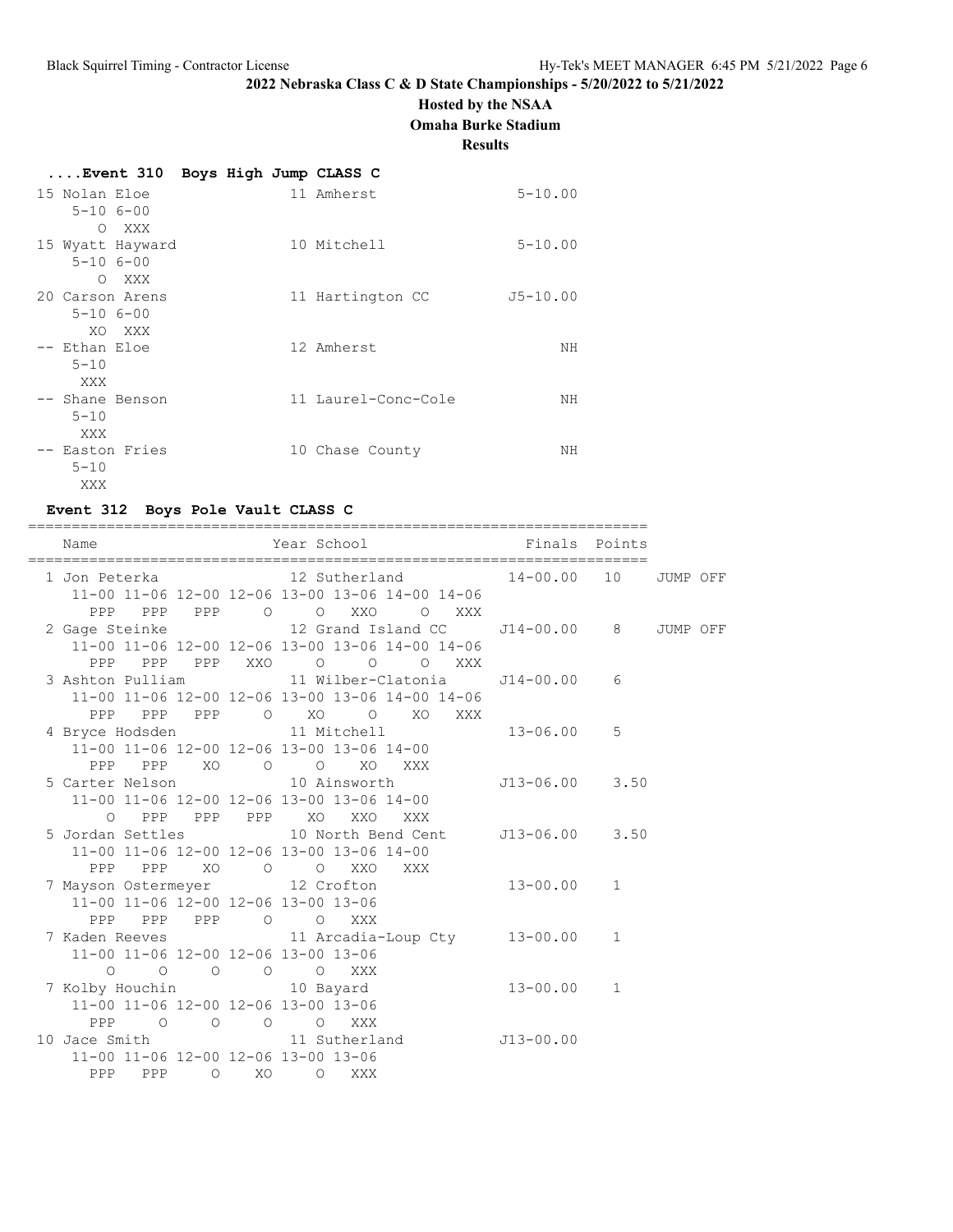# **Hosted by the NSAA**

**Omaha Burke Stadium**

### **Results**

| Event 312 Boys Pole Vault CLASS C |                                              |              |
|-----------------------------------|----------------------------------------------|--------------|
|                                   | 11 Noah Post 12 North Bend Cent 12-06.00     |              |
| 11-00 11-06 12-00 12-06 13-00     |                                              |              |
| O O XO O XXX                      |                                              |              |
|                                   | 12 Lane Heimes 11 Hartington-NC 512-06.00    |              |
| 11-00 11-06 12-00 12-06 13-00     |                                              |              |
| O O XXO O XXX                     |                                              |              |
|                                   | 13 Devon Schultz 11 Wisner-Pilger 512-06.00  |              |
| 11-00 11-06 12-00 12-06 13-00     |                                              |              |
| 0 0 0 XO XXX                      |                                              |              |
|                                   | 14 John Clausen 11 Norfolk Catholic 12-00.00 |              |
| 11-00 11-06 12-00 12-06           |                                              |              |
| XO O O XXX                        |                                              |              |
| 15 Evan Svanda karacena a kwa     | 12 Conestoga                                 | $11 - 06.00$ |
| $11 - 00$ $11 - 06$ $12 - 00$     |                                              |              |
| XO OXXX                           |                                              |              |
| 16 Walker Ott                     | 09 Wisner-Pilger 11-00.00                    |              |
| $11 - 00$ $11 - 06$               |                                              |              |
| O XXX                             |                                              |              |
| -- Triston Wells                  | 11 Thayer Central                            | ΝH           |
| $11 - 00$                         |                                              |              |
| XXX                               |                                              |              |
| -- Aiden Weber                    | 11 Johnson Cty Cent                          | ΝH           |
| $11 - 00$                         |                                              |              |
| <b>XXX</b>                        |                                              |              |

#### **Event 314 Boys 4x800 Meter Relay CLASS C**

======================================================================= ALLEY 1 Bottom Lanes 1-8, Seeds 6-16 ALLEY 2 Top Lanes 5-8, Seeds 1-5 School Finals Points Points Points Points Points Points Points Points Points Points Points Points Points Points Points Points Points Points Points Points Points Points Points Points Points Points Points Points Points Point ======================================================================= 1 Hartington CC 8:22.40 10 1) Grant Arens 11 2) Lukas Wortmann 11 3) Carson Noecker 11 (4) 4 Australian 4 Australian 4 Australian 4 Australian 4 Australian 4 Australian 4 Australia 2:11.233 (2:11.233) 4:23.787 (2:12.554) 6:23.076 (1:59.289) 8:22.399 (1:59.323) 2 South Loup 8:22.79 8 1) Cache Gracey 10 2) Trey Connell 10 3) Logan Recoy 10 4) Silas Cool 11 2:03.039 (2:03.039) 4:14.084 (2:11.045) 6:21.451 (2:07.367) 8:22.783 (2:01.332) 3 Hastings St Cec 8:22.93 6 1) Emmanuel Consbruck 12 2) Robert Hrnchir 11 3) William Shaw 09 4) Garrett Parr 12 2:06.063 (2:06.063) 4:13.146 (2:07.083) 6:20.377 (2:07.231) 8:22.923 (2:02.546) 4 Lincoln Lutheran 8:26.39 5 1) Jacob Wertz 11 2) Brady Franzen 11 2) Brady Franzen<br>3) Trenton Kumm 09 4) Logan Lebo 10<br>2.07.016 (2.07.016) 4) Logan Lebo 10 2:07.016 (2:07.016) 4:17.132 (2:10.116) 6:26.450 (2:09.318) 8:26.386 (1:59.936) 5 Ord 8:28.90 4 1) Calen Pollard 12 2) Owen Lane 11 3) Jace Gieser 10 4) Johnathan DeRiso 12 2:07.161 (2:07.161) 4:14.315 (2:07.154) 6:25.043 (2:10.728) 8:28.891 (2:03.848) 6 Battle Creek 8:32.21 3<br>1) Brock West 12 3<br>2) Hunter Oestreich 12 2) Hunter Oestreich 12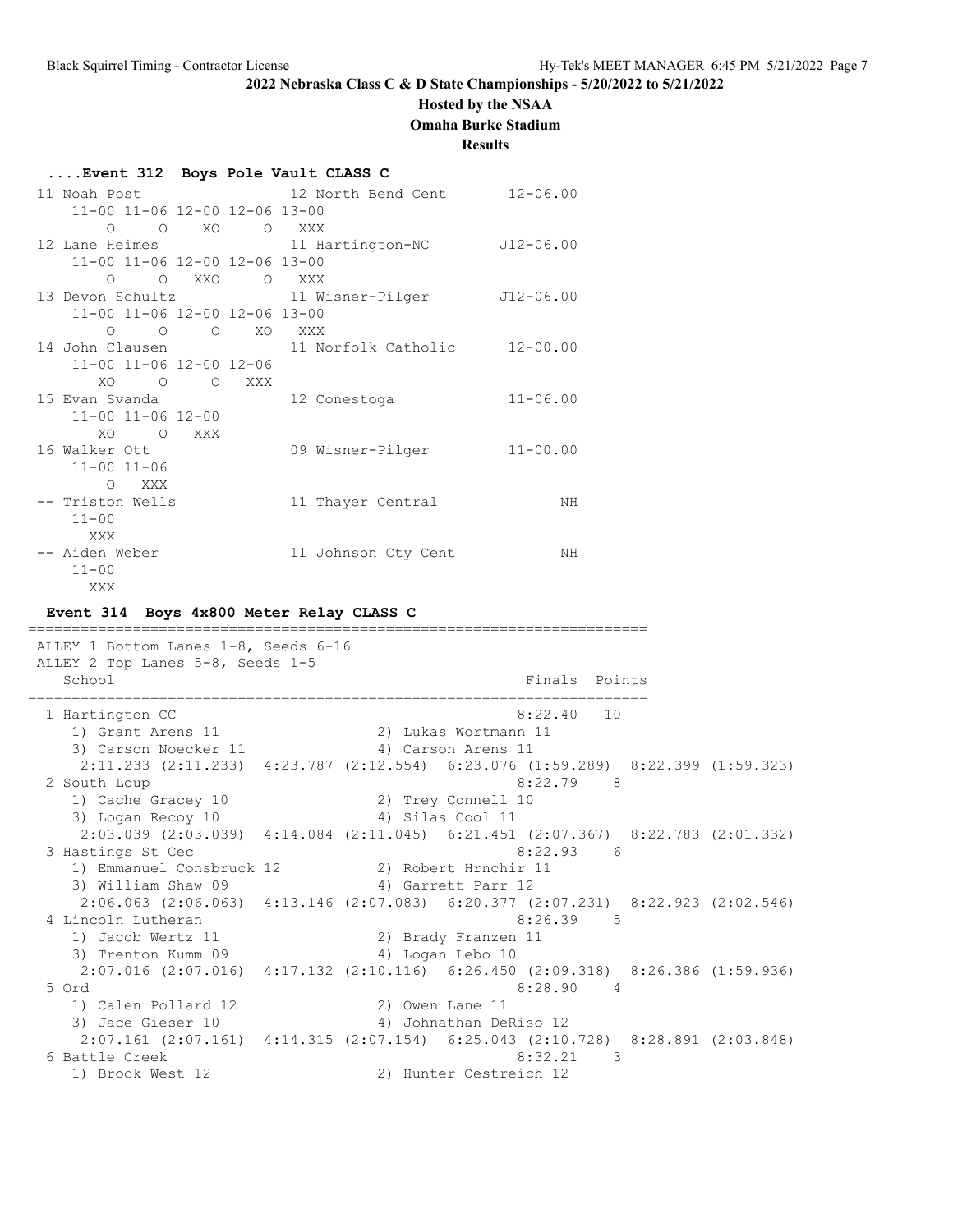#### **Hosted by the NSAA**

**Omaha Burke Stadium**

**Results**

### **....Event 314 Boys 4x800 Meter Relay CLASS C**

3) Jaxon Kilmurry 9 4) Titus Tillman 12 2:09.992 (2:09.992) 4:18.509 (2:08.517) 6:26.827 (2:08.318) 8:32.204 (2:05.377) 7 Wilber-Clatonia 8:32.65 2 1) Houston Broz 12 2) Quinn Palmer 12 3) Cash Keslar 09 4) Jonathon Zoubek 12 2:03.889 (2:03.889) 4:16.171 (2:12.282) 6:28.280 (2:12.109) 8:32.646 (2:04.366) 8 Bishop Neumann 8:35.25 1 1) Michael Lynch 12 2) Jude Polacek 12 3) Joseph Haberman 10  $\hskip1cm$  4) Luke Meis 11 2:08.328 (2:08.328) 4:19.971 (2:11.643) 6:33.672 (2:13.701) 8:35.241 (2:01.569) 9 Freeman 8:35.81 1) Tandon Buhr 12 2) Carter Ruse 11 3) Noah Jurgens 12 4) Trent Allen 10 2:05.997 (2:05.997) 4:12.878 (2:06.881) 6:25.432 (2:12.554) 8:35.805 (2:10.373) 10 Ponca 8:39.16 1) Dalton Lamprecht 10 2) Brody Taylor 10 3) Ethan Eifert 10 (4) Brady Carnell 10 2:10.854 (2:10.854) 4:18.930 (2:08.076) 6:29.127 (2:10.197) 8:39.158 (2:10.031) 11 Perkins County 8:41.93 1) Mason McGreer 9 2) Triston Hite 12 3) Erik Snyder 12 <a>
4) Colton Pouk 12 2:06.414 (2:06.414) 4:23.424 (2:17.010) 6:35.451 (2:12.027) 8:41.930 (2:06.479) 12 North Central 8:45.29 1) Raden Orton 11 2) Carson Anderson 11 3) Payton Ebert 12 4) Mason Hagan 10 2:08.649 (2:08.649) 4:25.979 (2:17.330) 6:39.845 (2:13.866) 8:45.284 (2:05.439) 13 Fillmore Central 8:47.07 1) Aiden Hinrichs 11 2) Ashtin Clark 09 3) Cooper Schelkopf 09  $\hspace{1cm}$  4) Isaiah Lauby 12 2:11.959 (2:11.959) 4:23.711 (2:11.752) 6:37.217 (2:13.506) 8:47.070 (2:09.853) 14 Yutan 8:47.63 1) Nash Braymen 12 2) Issac Kult 12 3) Derek Wacker 10 <a>> 4) Carter Tichota<br/> 12 2:10.042 (2:10.042) 4:23.169 (2:13.127) 6:38.849 (2:15.680) 8:47.621 (2:08.772) 15 Brld 8:54.21 1) Caleb Schlichting 11 2) Mason Dolezal 11 3) Braden Hardin 10 (4) 4) Kole Bacon 11 2:11.399 (2:11.399) 4:26.605 (2:15.206) 6:45.021 (2:18.416) 8:54.207 (2:09.186) 16 Norfolk Catholic 9:12.72 1) Kanyon Talton 11 2) Trevin Sukup 3) Nathan Kalous 9 4) Ty Lammers 11 2:12.336 (2:12.336) 4:28.536 (2:16.200) 6:54.702 (2:26.166) 9:12.718 (2:18.016)

#### **Event 316 Boys 110 Meter Hurdles CLASS C**

| Name |                                                                                                                                                  | Prelims                                                                                                                                                 |     |                                                                                                                                         |
|------|--------------------------------------------------------------------------------------------------------------------------------------------------|---------------------------------------------------------------------------------------------------------------------------------------------------------|-----|-----------------------------------------------------------------------------------------------------------------------------------------|
|      |                                                                                                                                                  |                                                                                                                                                         |     |                                                                                                                                         |
|      |                                                                                                                                                  |                                                                                                                                                         |     |                                                                                                                                         |
|      |                                                                                                                                                  |                                                                                                                                                         |     |                                                                                                                                         |
|      |                                                                                                                                                  |                                                                                                                                                         |     |                                                                                                                                         |
|      |                                                                                                                                                  |                                                                                                                                                         |     |                                                                                                                                         |
|      |                                                                                                                                                  |                                                                                                                                                         |     |                                                                                                                                         |
|      |                                                                                                                                                  |                                                                                                                                                         |     |                                                                                                                                         |
|      |                                                                                                                                                  |                                                                                                                                                         | 2.7 |                                                                                                                                         |
|      | Preliminaries<br>1 Deagan Puppe<br>2 Kamdyn Swartz<br>3 Dane Miller<br>4 Easton Fries<br>5 Daniel Puppe<br>6 Baron Buckendahl<br>7 Lance Brester | Year School<br>12 Laurel-Conc-Cole<br>12 Bishop Neumann<br>12 Superior<br>10 Chase County<br>11 Laurel-Conc-Cole<br>12 Battle Creek<br>11 Howells-Dodge |     | Wind H#<br>14.910 2.7 1<br>14.970 3.9 2<br>15.310 2.2 3<br>$15.09q$ $2.7$ 1<br>$15.56q$ $3.9$ 2<br>$15.57q$ 2.2 3<br>15.59 <sub>q</sub> |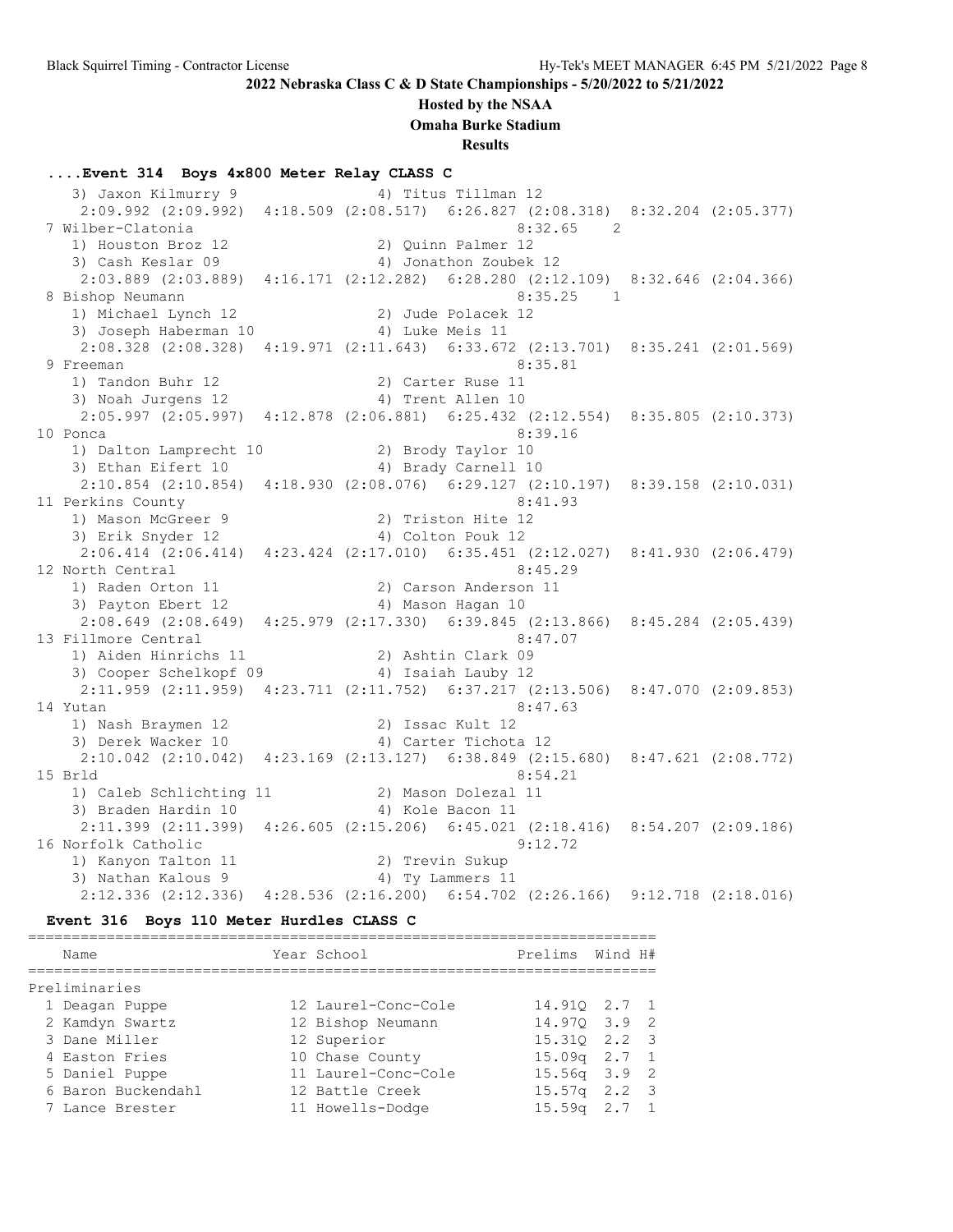# **Hosted by the NSAA**

# **Omaha Burke Stadium**

**Results**

#### **....Event 316 Boys 110 Meter Hurdles CLASS C**

| 8 Riley Wilson     | 10 Elmwood-Murdock    | 15.86q | 3.9 | 2                       |
|--------------------|-----------------------|--------|-----|-------------------------|
| 9 Jace Bombeck     | 12 Gibbon             | 15.93  | 2.7 | $\mathbf{1}$            |
| 10 Colin Rhynalds  | 12 North Bend Cent    | 15.95  | 3.9 | 2                       |
| 11 Kade Anderson   | 11 Chase County       | 16.09  | 2.7 | 1                       |
| 12 Jensen Olsen    | 10 Chase County       | 16.19  | 2.7 | 1                       |
| 13 Jackson Ricchio | 11 Battle Creek       | 16.23  | 2.2 | 3                       |
| 14 Caleb Allen     | 12 Ainsworth          | 16.32  | 2.2 | $\overline{\mathbf{3}}$ |
| 15 Ty Krommenhoek  | 12 TriCountyNortheast | 16.37  | 2.2 | $\overline{\mathbf{3}}$ |
| 16 John Prochaska  | 12 Aquinas Catholic   | 16.39  | 2.2 | 3                       |
| 17 Dylan Amick     | 12 Battle Creek       | 16.40  | 3.9 | 2                       |
| 18 Hunter White    | 12 Shelby-Rising City | 16.54  | 2.2 | -3                      |
| 19 Bladen Garcia   | 11 Centura            | 16.56  | 2.2 | 3                       |
| 20 Ouinn Palmer    | 12 Wilber-Clatonia    | 16.57  | 2.7 | $\mathbf{1}$            |
| 21 Trevor Brown    | 12 Southern Vly       | 16.65  | 3.9 | 2                       |
| 22 Beau Ruskamp    | 12 Wisner-Pilger      | 16.68  | 2.7 | 1                       |
| 23 Noah Jurgens    | 12 Freeman            | 16.69  | 3.9 | 2                       |
| 24 Aydon McDonald  | 11 Gordon-Rushville   | 19.27  | 3.9 | $\mathcal{L}$           |
|                    |                       |        |     |                         |

#### **Event 316 Boys 110 Meter Hurdles CLASS C**

============================================================================ Name **The Year School** Principle Finals Wind Points ============================================================================ Finals 1 Deagan Puppe 12 Laurel-Conc-Cole 14.66 2.7 10 2 Kamdyn Swartz 12 Bishop Neumann 14.75 2.7 8 3 Dane Miller 12 Superior 14.88 2.7 6 4 Baron Buckendahl 12 Battle Creek 15.01 2.7 5 5 Easton Fries 10 Chase County 15.39 2.7 4 6 Lance Brester 11 Howells-Dodge 15.49 2.7 3 7 Riley Wilson 10 Elmwood-Murdock 15.50 2.7 2 8 Daniel Puppe 11 Laurel-Conc-Cole 18.14 2.7 1

#### **Event 318 Boys 100 Meter Dash CLASS C**

| Name              | Year School Sear    | Prelims        | Wind H# |              |
|-------------------|---------------------|----------------|---------|--------------|
| Preliminaries     |                     |                |         |              |
| 1 Koa McIntyre    | 12 Archbishop Berg  | 10.940 3.2 3   |         |              |
| 2 Harrison Klein  | 12 Louisville       | 11.010 1.8     |         | 2            |
| 3 Trevor Thomson  | 11 Summerland       | 11.120 1.8 1   |         |              |
| 4 Gage Steinke    | 12 Grand Island CC  | $11.06q$ 3.2 3 |         |              |
| 5 Mitchell Hupp   | 10 Stanton          | $11.17q$ $1.8$ |         | 1            |
| 6 Caid McCart     | 12 West Holt        | 11.19q 1.8     |         | $\mathbf{1}$ |
| 7 Jenson Anderson | 10 Hastings St Cec  | $11.24q$ $1.8$ |         | 2            |
| 8 Cade Hosier     | 11 Elmwood-Murdock  | $11.25q$ $1.8$ |         | 2            |
| 9 Logan Turek     | 12 Wood River       | $11.26$ 1.8    |         | $\mathbf{1}$ |
| 10 Ryker Evans    | 10 Hi-Line          | $11.35$ $3.2$  |         | 3            |
| 11 Drew Erhart    | 10 Palmyra          | $11.37$ $1.8$  |         | 2            |
| 12 Ouentin Morris | 11 Centura          | $11.46$ $1.8$  |         | $\mathbf{1}$ |
| 13 Logan Bokemper | 12 Wakefield        | 11.53          | 1.8     | 1            |
| 14 Matthew Wing   | 11 Lincoln Lutheran | $11.56$ $3.2$  |         | 3            |
| 15 Ethan Eifert   | 10 Ponca            | 11.57          | 1.8     | $\mathbf{1}$ |
| 16 Jose Escandon  | 12 Gibbon           | 11.59          | 3.2     | 3 11.587     |
| 16 Antonio Sims   | 12 Malcolm          | 11.59          | 1.8     | 2 11.587     |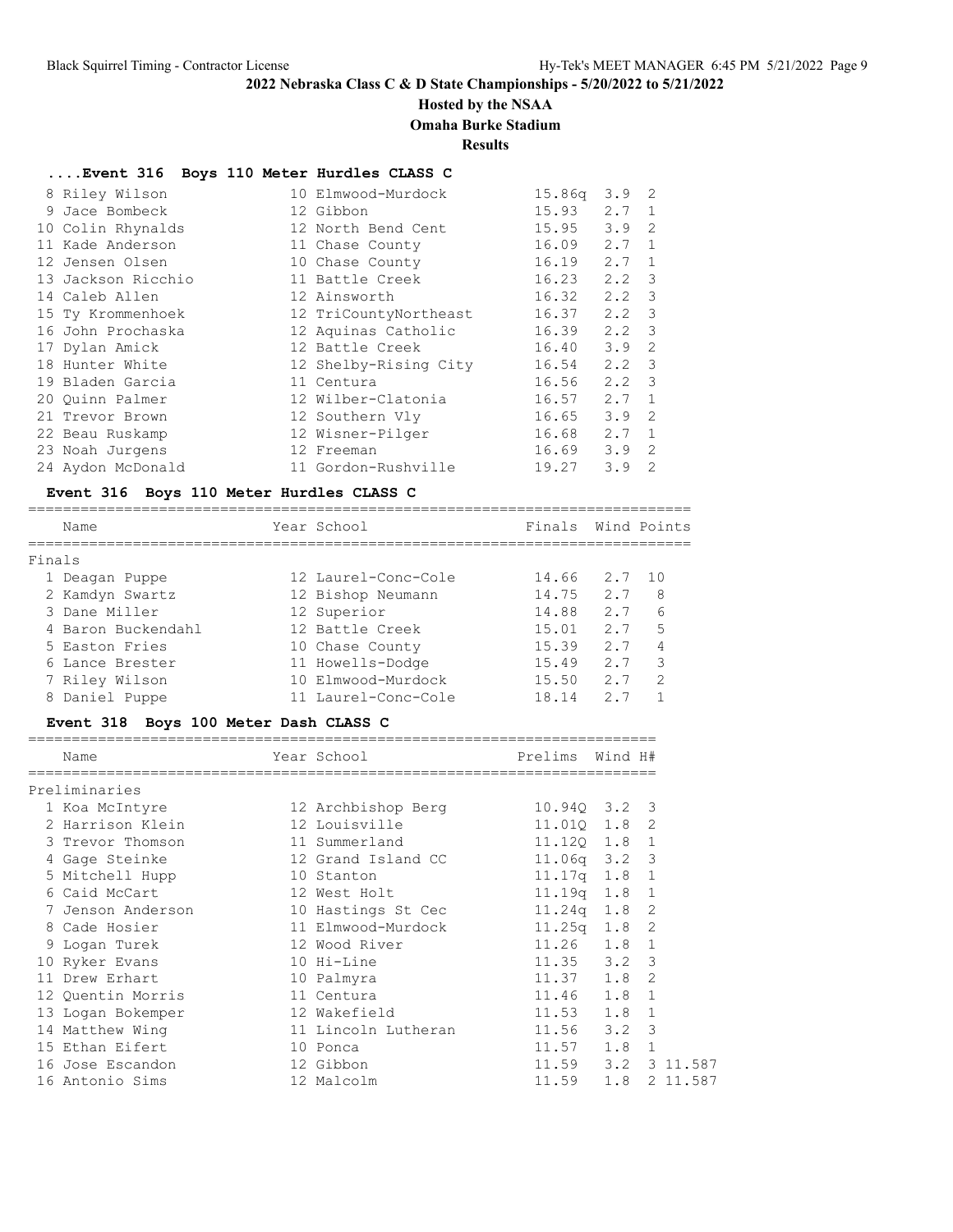# **Hosted by the NSAA**

**Omaha Burke Stadium**

**Results**

### **....Event 318 Boys 100 Meter Dash CLASS C**

| 18 Mayson McIntosh   | 11 Hartington-NC    | $11.65$ $1.8$ 2 |               |                    |
|----------------------|---------------------|-----------------|---------------|--------------------|
| 19 Brett Kleinschmit | 11 Hartington CC    | 11.67           | $3.2 \quad 3$ |                    |
| 20 Grant Wiedel      | 11 Thayer Central   | 11.68           |               | 3.2 3 11.674       |
| 21 Ellis Livingston  | 11 Gordon-Rushville |                 |               | 11.68 1.8 2 11.676 |
| 22 Beau Ruskamp      | 12 Wisner-Pilger    | 11.70           | $3.2 \quad 3$ |                    |
| 23 Dillon Metz       | 12 Bridgeport       | 11.72           | 1.8 1         |                    |
| 24 Jake Peitz        | 12 Hartington-NC    | 11.78           | 1.8 2         |                    |

### **Event 318 Boys 100 Meter Dash CLASS C**

|        | Name              | Year School        | Finals |                | Wind Points |
|--------|-------------------|--------------------|--------|----------------|-------------|
| Finals |                   |                    |        |                |             |
|        | 1 Koa McIntyre    | 12 Archbishop Berg | 10.83  | 2.0            | 10          |
|        | 2 Harrison Klein  | 12 Louisville      | 11.05  | 2.0            | 8           |
|        | 3 Caid McCart     | 12 West Holt       | 11.14  | 2.0            | 6           |
|        | 4 Trevor Thomson  | 11 Summerland      | 11.18  | 2.0            | 5           |
|        | 5 Mitchell Hupp   | 10 Stanton         | 11.31  | 2.0            |             |
|        | 6 Cade Hosier     | 11 Elmwood-Murdock | 11.42  | 2.0            | 3           |
|        | 7 Jenson Anderson | 10 Hastings St Cec | 11.43  | 2.0            | 2           |
|        | 8 Gage Steinke    | 12 Grand Island CC | 12.16  | 2 <sub>0</sub> |             |

### **Event 320 Boys 400 Meter Dash CLASS C**

| Name                                                   | Year School            | Prelims H# |                |                     |
|--------------------------------------------------------|------------------------|------------|----------------|---------------------|
| Preliminaries                                          |                        |            |                |                     |
| 1 Brayton Johnson 12 Grand Island CC                   |                        | 50.31Q 1   |                |                     |
| 2 Logan Lebo                                           | 10 Lincoln Lutheran    | 50.440 3   |                |                     |
|                                                        |                        | 51.73Q 2   |                |                     |
| 4 Ben Alberts                                          | 11 Grand Island CC     | $50.65q$ 3 |                |                     |
| 5 Alex Kuehn 10 Hartington CC                          |                        | $50.92q$ 1 |                |                     |
| 6 Cache Gracey 10 South Loup                           |                        | $51.06q$ 3 |                |                     |
| 7 Caden Denker 11 David City                           |                        | $51.25q$ 1 |                |                     |
| 8 August Scholting 11 Wisner-Pilger                    |                        | $52.01q$ 2 |                |                     |
| 9 Will Hamer                                           | 11 Battle Creek        | $52.21$ 2  |                |                     |
| 10 Emmanuel Consbruck 12 Hastings St Cec 52.73 2       |                        |            |                |                     |
| 11 Asher McCart 11 West Holt                           |                        | 53.17 2    |                |                     |
| 12 Caleb Paulk                                         | 11 Wood River 53.19 1  |            |                |                     |
| 13 Kanyon Talton 11 Norfolk Catholic 53.21 3           |                        |            |                |                     |
| 14 Johnathan DeRiso 12 Ord                             |                        | 53.35 1    |                |                     |
| 15 Houston Broz                                        | 12 Wilber-Clatonia     | $53.57$ 1  |                |                     |
| 16 Chase Moorhead 10 Hershey                           |                        | 53.71      | 2              |                     |
| 17 Jack Cohen                                          | 11 Om Brown Talb       | 53.81 1    |                |                     |
| 18 Jace Phillips 12 Bridgeport                         |                        | 53.87 3    |                |                     |
| 19 Karl Grafelman                     12 Om Brown Talb |                        | 53.92 1    |                |                     |
| 20 Gavin Ekstein 12 Superior                           |                        | 54.09      | $\mathcal{E}$  |                     |
| 21 Logan McGreer 09 Malcolm                            |                        | 54.84 2    |                |                     |
| 22 Grant Arens                                         | 11 Hartington CC 54.86 |            | $\mathcal{E}$  |                     |
| 23 Nylin Bowers 12 Gibbon                              |                        | 55.62 3    |                |                     |
| -- Jace Freeseman                                      | 11 Gordon-Rushville    | DO.        | $\overline{2}$ | 3 cons outside lane |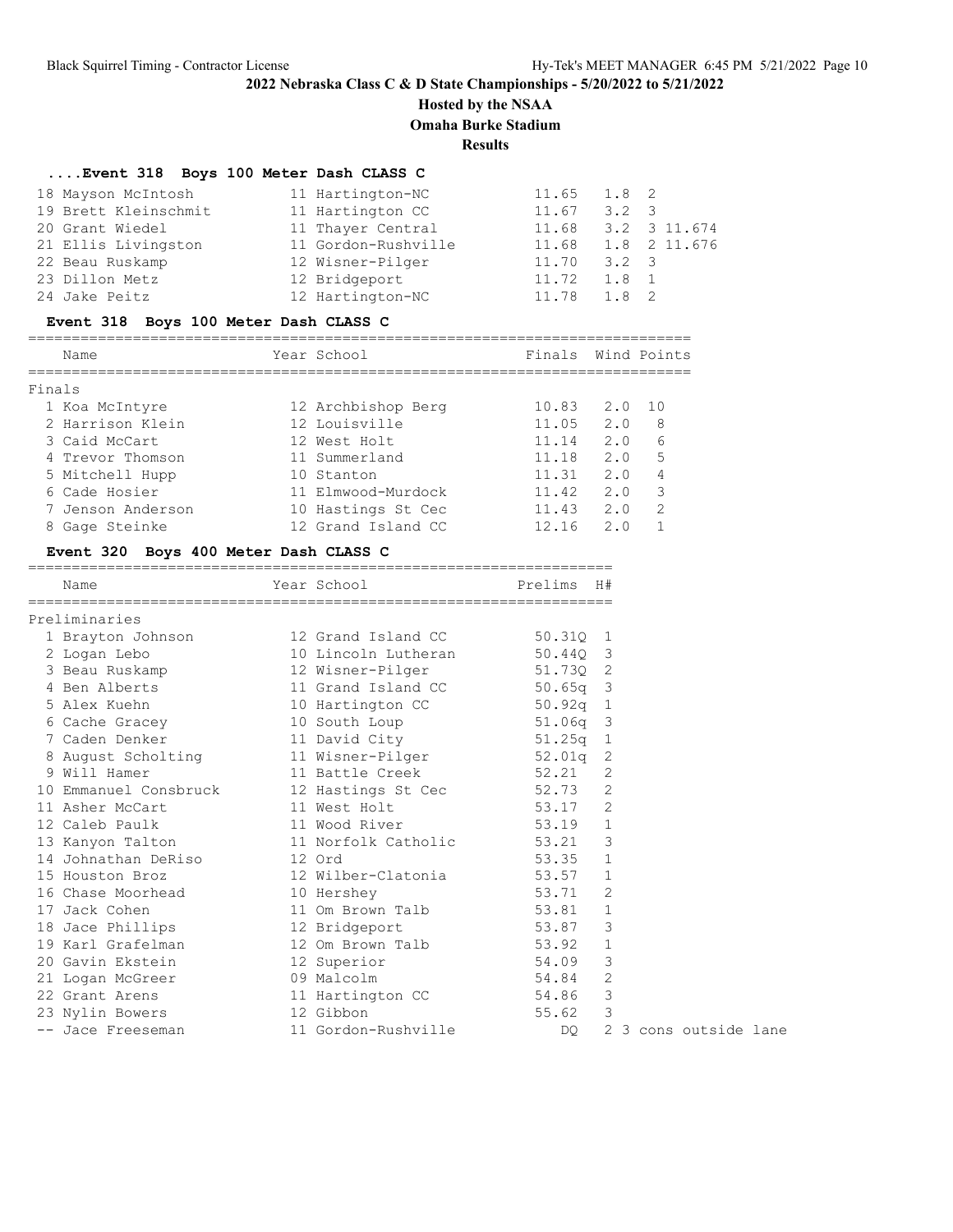# **Hosted by the NSAA**

**Omaha Burke Stadium**

**Results**

### **Event 320 Boys 400 Meter Dash CLASS C**

| Name                                        | Year School                                                                                      | --------------------------<br>Finals Points                  |        |  |
|---------------------------------------------|--------------------------------------------------------------------------------------------------|--------------------------------------------------------------|--------|--|
|                                             |                                                                                                  |                                                              |        |  |
| Finals                                      |                                                                                                  |                                                              |        |  |
| 1 Brayton Johnson                           | 12 Grand Island CC                                                                               | 50.46                                                        | 10     |  |
| 2 Logan Lebo                                | 10 Lincoln Lutheran<br>10 South Loup                                                             | 50.58<br>51.14                                               | 8<br>6 |  |
| 3 Cache Gracey<br>4 Alex Kuehn              | 10 Hartington CC                                                                                 | 51.42                                                        | 5      |  |
| 5 Beau Ruskamp                              | 12 Wisner-Pilger 51.98 4                                                                         |                                                              |        |  |
| 6 Ben Alberts                               | 11 Grand Island CC                                                                               | $52.22$ 3                                                    |        |  |
| 7 Caden Denker                              | 11 David City                                                                                    | 52.70 2                                                      |        |  |
| 8 August Scholting                          | 11 Wisner-Pilger                                                                                 | $53.86$ 1                                                    |        |  |
| Event 322 Boys 3200 Meter Run CLASS C       |                                                                                                  |                                                              |        |  |
| ALLEY 1 Bottom Lanes 1-8, Seeds 9-24        |                                                                                                  |                                                              |        |  |
| ALLEY 2 Top Lanes 5-8, Seeds 1-8            |                                                                                                  |                                                              |        |  |
| Name                                        | Year School                                                                                      | Finals Points                                                |        |  |
| 1 Carson Noecker                            | 11 Hartington CC                                                                                 | 9:16.05                                                      | 10     |  |
|                                             | 1:06.749 (1:06.749) 2:14.149 (1:07.400) 3:23.421 (1:09.272) 4:33.066 (1:09.646)                  |                                                              |        |  |
|                                             | 5:44.531 (1:11.465) 6:56.294 (1:11.763) 8:08.337 (1:12.044) 9:16.042 (1:07.705)                  |                                                              |        |  |
| 2 Ben Hammond                               | 12 Norfolk Catholic 10:00.30 8                                                                   |                                                              |        |  |
|                                             | 1:10.428 (1:10.428) 2:26.391 (1:15.963) 3:44.181 (1:17.790) 5:01.467 (1:17.287)                  |                                                              |        |  |
|                                             | 6:19.617 (1:18.150) 7:38.763 (1:19.146) 8:52.677 (1:13.915) 10:00.291 (1:07.615)                 |                                                              |        |  |
| 3 Mason McGreer                             | 9 Perkins County                                                                                 | $10:01.39$ 6                                                 |        |  |
|                                             | 1:12.579 (1:12.579) 2:26.496 (1:13.917) 3:38.562 (1:12.067) 4:54.231 (1:15.669)                  | 8:52.137 (1:20.070) 10:01.389 (1:09.252)                     |        |  |
| 4 Ty Schlueter                              | $6:11.584$ $(1:17.354)$ $7:32.068$ $(1:20.485)$<br>12 Ainsworth                                  | 10:01.62 5                                                   |        |  |
|                                             | 1:10.128 (1:10.128) 2:26.111 (1:15.983) 3:43.916 (1:17.806) 5:01.378 (1:17.462)                  |                                                              |        |  |
|                                             | 6:19.836 (1:18.459) 7:39.011 (1:19.175) 8:53.589 (1:14.579) 10:01.616 (1:08.028)                 |                                                              |        |  |
| 5 Abraham Larson                            | 12 Stanton                                                                                       | $10:08.98$ 4                                                 |        |  |
|                                             | 1:11.025 (1:11.025) 2:26.951 (1:15.926) 3:44.805 (1:17.855) 5:01.843 (1:17.039)                  |                                                              |        |  |
|                                             | $6:20.182$ $(1:18.340)$ $7:39.528$ $(1:19.346)$ $8:55.865$ $(1:16.337)$ $10:08.978$ $(1:13.114)$ |                                                              |        |  |
| 6 Grant Lander                              | 12 Homer                                                                                         | $10:12.91$ 3                                                 |        |  |
|                                             | 1:11.300 (1:11.300) 2:27.256 (1:15.956) 3:44.856 (1:17.601) 5:02.188 (1:17.332)                  |                                                              |        |  |
|                                             | $6:20.293$ $(1:18.105)$ $7:39.170$ $(1:18.877)$ $8:54.826$ $(1:15.656)$ $10:12.910$ $(1:18.085)$ |                                                              |        |  |
| 7 Jackson Strain                            | 12 Twin River                                                                                    | $10:16.17$ 2                                                 |        |  |
|                                             | 1:11.295 (1:11.295) 2:27.288 (1:15.994) 3:45.579 (1:18.291) 5:03.964 (1:18.385)                  |                                                              |        |  |
|                                             | 6:24.686 (1:20.723) 7:46.877 (1:22.191) 9:06.722 (1:19.845) 10:16.166 (1:09.444)                 |                                                              |        |  |
| 8 Justin Sherman                            | 11 Cornerstone Chr                                                                               | $10:18.14$ 1                                                 |        |  |
|                                             | $1:09.615$ (1:09.615) $2:25.605$ (1:15.990) $3:44.453$ (1:18.849) $5:02.806$ (1:18.353)          |                                                              |        |  |
| $6:24.246$ $(1:21.440)$<br>9 Dyami Berridge | $7:46.507$ $(1:22.262)$<br>11 Winnebago                                                          | $9:07.179$ $(1:20.672)$ $10:18.136$ $(1:10.957)$<br>10:18.48 |        |  |
| $1:07.918$ $(1:07.918)$                     | $2:24.581$ $(1:16.663)$                                                                          | $3:41.031$ $(1:16.451)$ $5:00.622$ $(1:19.591)$              |        |  |
| $6:21.140$ $(1:20.518)$                     | $7:44.291$ $(1:23.151)$                                                                          | $9:07.071$ $(1:22.780)$ $10:18.478$ $(1:11.408)$             |        |  |
| 10 Rowan Jarosik                            | 09 Sandy Creek                                                                                   | 10:25.01                                                     |        |  |
| $1:10.661$ $(1:10.661)$                     | $2:26.561$ $(1:15.900)$                                                                          | $3:44.471$ $(1:17.911)$ $5:02.823$ $(1:18.352)$              |        |  |
| $6:24.446$ $(1:21.624)$                     | $7:46.622$ $(1:22.176)$                                                                          | $9:07.983$ $(1:21.361)$ $10:25.001$ $(1:17.019)$             |        |  |
| 11 Robert Hrnchir                           | 11 Hastings St Cec                                                                               | 10:35.42                                                     |        |  |
| 1:14.040(1:14.040)                          | $2:33.740$ $(1:19.700)$                                                                          | 3:55.956 (1:22.216) 5:18.680 (1:22.725)                      |        |  |
| $6:39.702$ $(1:21.023)$                     | $8:02.084$ $(1:22.382)$                                                                          | $9:22.377$ $(1:20.294)$ $10:35.411$ $(1:13.034)$             |        |  |
| 12 Ashton Hughes                            | 11 Cornerstone Chr                                                                               | 10:36.75                                                     |        |  |
| $1:11.794$ $(1:11.794)$                     | $2:27.938$ $(1:16.145)$                                                                          | $3:45.746$ (1:17.808) $5:05.239$ (1:19.494)                  |        |  |
| $6:29.220$ $(1:23.981)$                     | $7:54.654$ $(1:25.435)$                                                                          | 9:17.991 (1:23.337) 10:36.746 (1:18.755)                     |        |  |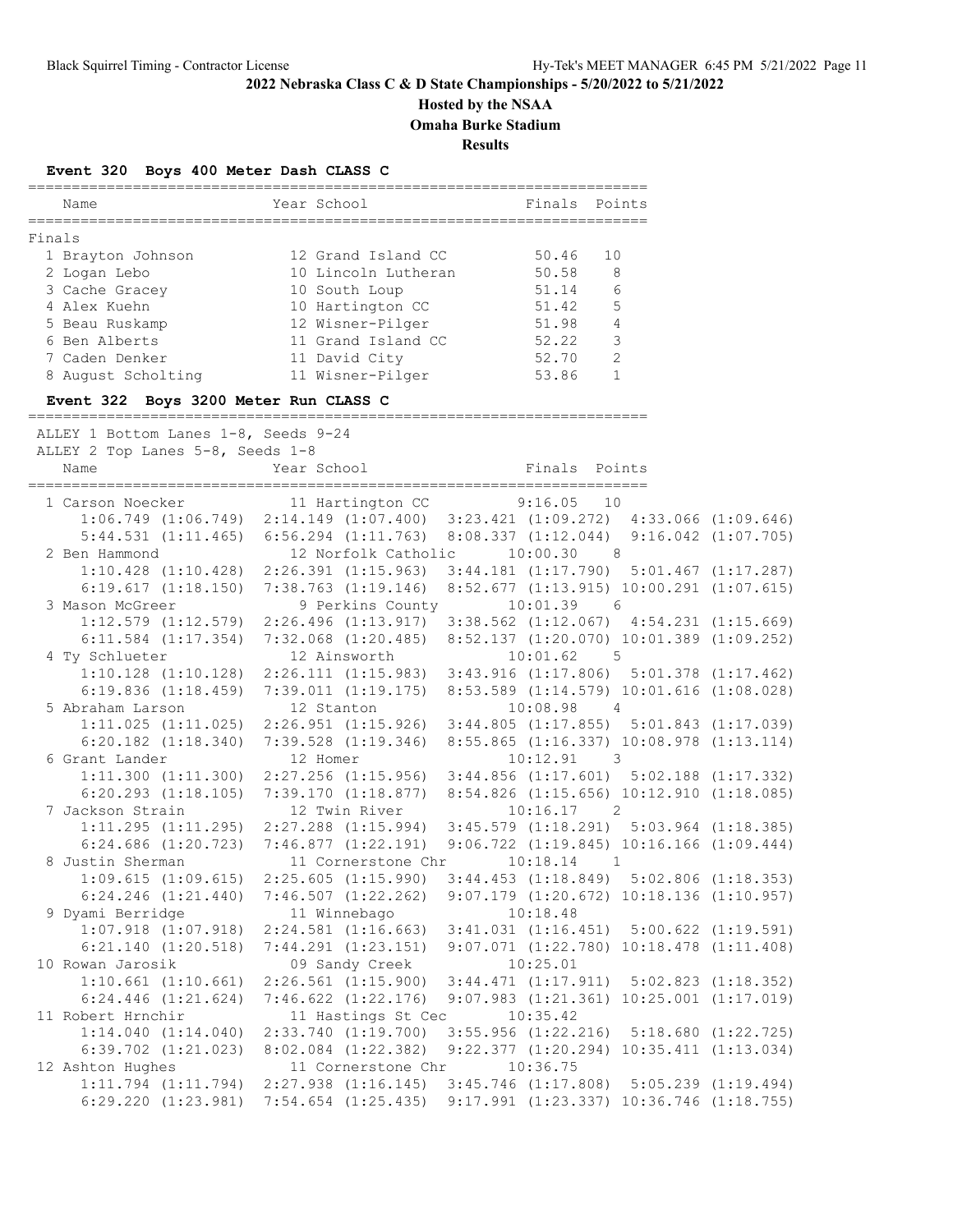### **Hosted by the NSAA**

**Omaha Burke Stadium**

**Results**

# **....Event 322 Boys 3200 Meter Run CLASS C**

| 13 Wesley Havelka     |                           | 10 Freeman |                                                                         |          | 10:41.17                                         |  |
|-----------------------|---------------------------|------------|-------------------------------------------------------------------------|----------|--------------------------------------------------|--|
|                       | $1:10.460$ $(1:10.460)$   |            | $2:27.695$ $(1:17.235)$                                                 |          | $3:47.322$ $(1:19.628)$ $5:07.929$ $(1:20.607)$  |  |
|                       | $6:31.538$ $(1:23.610)$   |            | $7:58.406$ $(1:26.868)$                                                 |          | $9:23.272$ $(1:24.867)$ $10:41.169$ $(1:17.897)$ |  |
| 14 Brady Franzen      |                           |            | 11 Lincoln Lutheran                                                     | 10:45.44 |                                                  |  |
|                       | $1:11.006$ $(1:11.006)$   |            | $2:27.485$ $(1:16.480)$                                                 |          | $3:45.172$ $(1:17.688)$ $5:03.667$ $(1:18.495)$  |  |
|                       | $6:25.816$ $(1:22.150)$   |            | $7:51.125$ $(1:25.309)$                                                 |          | $9:19.150$ $(1:28.025)$ $10:45.436$ $(1:26.286)$ |  |
| 15 Ryan Anderson      |                           |            | 11 Wakefield                                                            |          | 10:48.48                                         |  |
|                       | $1:12.186$ $(1:12.186)$   |            | $2:28.291$ $(1:16.105)$                                                 |          | $3:46.966$ $(1:18.675)$ $5:07.624$ $(1:20.659)$  |  |
|                       | $6:31.616$ $(1:23.993)$   |            | $7:58.057$ $(1:26.441)$                                                 |          | $9:25.895$ $(1:27.838)$ $10:48.477$ $(1:22.583)$ |  |
| 16 Grant Springer     |                           |            | 10 Valentine                                                            |          | 10:54.16                                         |  |
|                       | $1:13.175$ $(1:13.175)$   |            | $2:31.814$ $(1:18.640)$                                                 |          | $3:53.131$ $(1:21.317)$ $5:15.511$ $(1:22.381)$  |  |
|                       | $6:39.543$ $(1:24.032)$   |            | $8:05.501$ $(1:25.958)$                                                 |          | $9:32.841$ $(1:27.341)$ $10:54.157$ $(1:21.316)$ |  |
| 17 Calen Pollard      |                           | 12 Ord     |                                                                         |          | 11:03.26                                         |  |
|                       | 1:12.130(1:12.130)        |            | 2:31.511 (1:19.382)                                                     |          | $3:55.452$ $(1:23.941)$ $5:19.302$ $(1:23.850)$  |  |
|                       | $6:47.999$ $(1:28.697)$   |            | $8:15.036$ $(1:27.037)$                                                 |          | 9:43.352 (1:28.317) 11:03.256 (1:19.905)         |  |
| 18 Elijah Conley      |                           |            | 11 Bridgeport                                                           | 11:05.22 |                                                  |  |
|                       | $1:12.850$ $(1:12.850)$   |            | $2:27.663$ $(1:14.814)$                                                 |          | $3:50.607$ $(1:22.945)$ $5:16.234$ $(1:25.627)$  |  |
|                       | $6:44.105$ $(1:27.871)$   |            | $8:15.496$ $(1:31.392)$                                                 |          | $9:45.606$ $(1:30.110)$ $11:05.212$ $(1:19.606)$ |  |
|                       | 19 Jeremiah Druckenmiller |            | 09 Oakland-Craig                                                        |          | 11:08.40                                         |  |
|                       | $1:07.425$ $(1:07.425)$   |            | $2:26.133$ $(1:18.709)$ $3:48.280$ $(1:22.147)$ $5:11.831$ $(1:23.551)$ |          |                                                  |  |
|                       | $6:38.461$ $(1:26.631)$   |            | $8:08.661$ $(1:30.200)$                                                 |          | 9:39.886 (1:31.226) 11:08.394 (1:28.508)         |  |
| 20 Elijah Schroeder   |                           | 12 Ravenna |                                                                         |          | 11:11.93                                         |  |
|                       | $1:15.944$ $(1:15.944)$   |            | $2:36.822$ $(1:20.879)$                                                 |          | $3:59.684$ $(1:22.862)$ $5:25.503$ $(1:25.820)$  |  |
|                       | 6:51.995(1:26.492)        |            | $8:19.219$ $(1:27.225)$                                                 |          | $9:47.646$ $(1:28.428)$ $11:11.921$ $(1:24.275)$ |  |
| 21 Benjamin Ehrenberg |                           |            | 11 Cornerstone Chr                                                      | 11:12.76 |                                                  |  |
|                       | $1:10.739$ $(1:10.739)$   |            | $2:26.872$ $(1:16.134)$                                                 |          | $3:45.169$ $(1:18.297)$ $5:04.397$ $(1:19.229)$  |  |
|                       | $6:30.211$ $(1:25.814)$   |            | $7:58.767$ $(1:28.557)$                                                 |          | 9:28.381 (1:29.615) 11:12.751 (1:44.370)         |  |
| 22 Ty Greenland       |                           |            | 11 Arcadia-Loup Cty 11:19.67                                            |          |                                                  |  |
|                       | $1:12.982$ $(1:12.982)$   |            | $2:33.444$ $(1:20.462)$                                                 |          | $3:59.376$ $(1:25.932)$ $5:26.767$ $(1:27.392)$  |  |
|                       | $6:56.536$ $(1:29.770)$   |            | $8:27.361$ $(1:30.825)$                                                 |          | 9:57.153 (1:29.793) 11:19.666 (1:22.513)         |  |
| 23 Trey Connell       |                           |            | 10 South Loup                                                           |          | 11:25.49                                         |  |
|                       | $1:15.651$ $(1:15.651)$   |            | 2:40.719 (1:25.069) 4:06.103 (1:25.385) 5:33.278 (1:27.175)             |          |                                                  |  |
|                       | $7:00.767$ $(1:27.490)$   |            | 8:27.767 (1:27.000) 10:00.167 (1:32.400) 11:25.481 (1:25.315)           |          |                                                  |  |
| 24 Emanuel Martinez   |                           | 11 Gibbon  |                                                                         |          | 11:44.44                                         |  |
|                       | $1:17.104$ $(1:17.104)$   |            | $2:41.426$ $(1:24.322)$                                                 |          | $4:06.945$ $(1:25.520)$ $5:38.376$ $(1:31.431)$  |  |
|                       | $7:09.266$ $(1:30.891)$   |            | 8:44.886 (1:35.620) 10:18.260 (1:33.374) 11:44.438 (1:26.179)           |          |                                                  |  |

# **Event 324 Boys 200 Meter Dash CLASS C**

| Name               | Year School        | Prelims Wind H#     |     |     |
|--------------------|--------------------|---------------------|-----|-----|
| Preliminaries      |                    |                     |     |     |
| 1 Koa McIntyre     | 12 Archbishop Berg | 22.340 3.4 1        |     |     |
| 2 Caden Denker     | 11 David City      | 22.370 3.2 2        |     |     |
| 3 Brayton Johnson  | 12 Grand Island CC | 22.780 3.7 3        |     |     |
| 4 Caid McCart      | 12 West Holt       | 22.79q 3.7          |     | - 3 |
| 5 Carter Nelson    | 10 Ainsworth       | 22.88q 3.4 1 22.875 |     |     |
| 6 Mitchell Hupp    | 10 Stanton         | 22.88q 3.2 2 22.877 |     |     |
| 7 Logan Turek      | 12 Wood River      | $22.90q$ $3.7$ 3    |     |     |
| 8 Trevor Thomson   | 11 Summerland      | $22.99q$ $3.4$ 1    |     |     |
| 9 Ryker Evans      | 10 Hi-Line         | 23.09 3.7 3         |     |     |
| 10 Drew Erhart     | 10 Palmyra         | $23.29$ $3.2$ 2     |     |     |
| 11 Reed Bennett    | 12 Elkhorn Valley  | 23.41 3.7 3         |     |     |
| 12 Lucas Ronnfeldt | 12 Brld            | 23.44               | 3.7 | 3   |
|                    |                    |                     |     |     |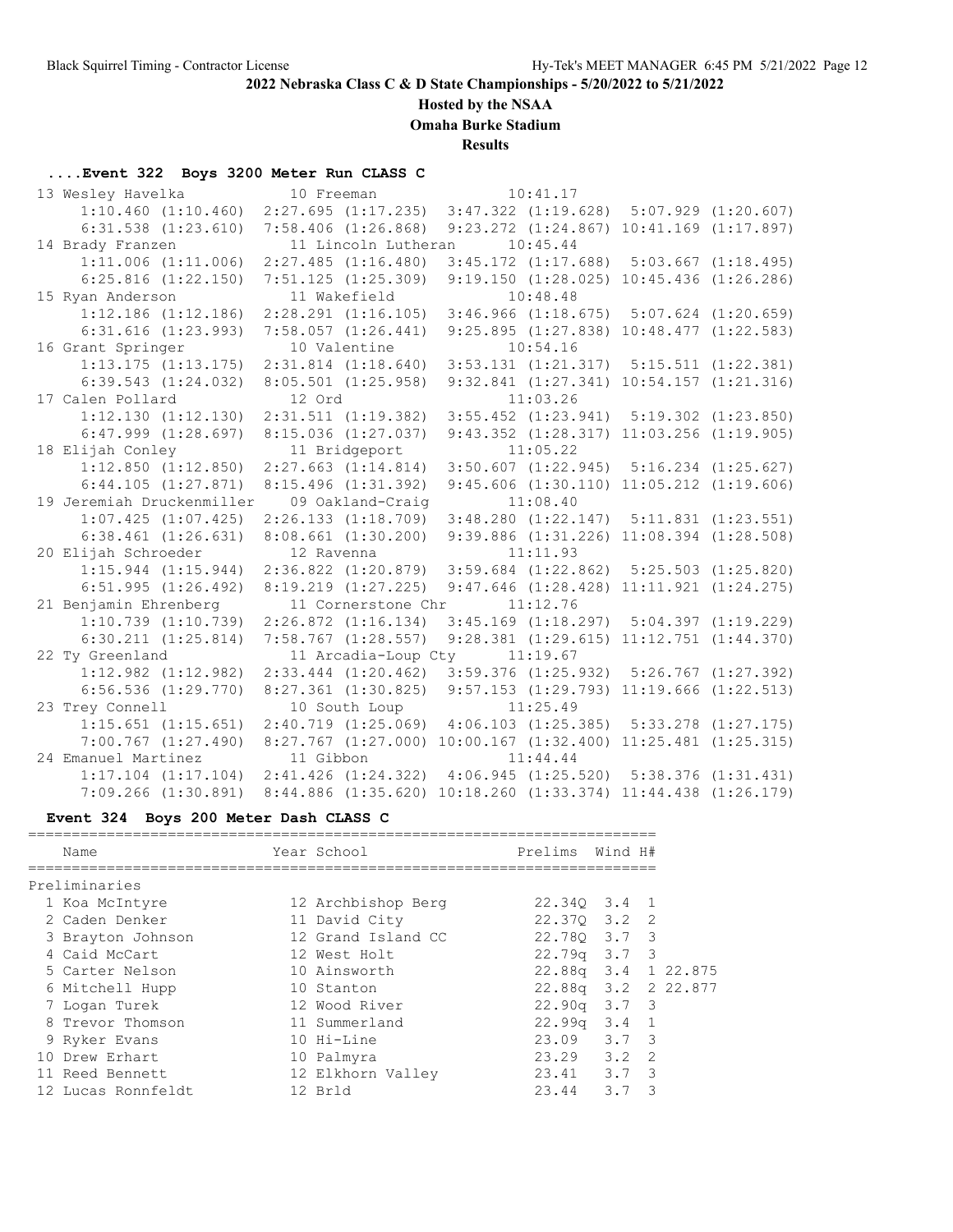### **Hosted by the NSAA**

### **Omaha Burke Stadium**

**Results**

### **....Event 324 Boys 200 Meter Dash CLASS C**

| 13 Jack McKay        | 12 David City       | 23.46 | $3.4 \quad 1$ |                |
|----------------------|---------------------|-------|---------------|----------------|
| 14 Logan Bokemper    | 12 Wakefield        | 23.52 | $3.7 \quad 3$ |                |
| 15 Keaton Lemburg    | 10 Centura          | 23.55 | 3.4           | $\overline{1}$ |
| 16 Jake Peitz        | 12 Hartington-NC    | 23.57 | $3.2 \quad 2$ |                |
| 17 Grant Lewandowski | 12 Tri County       | 23.63 | $3.7 \quad 3$ |                |
| 18 Will Jurgens      | 11 Lincoln Lutheran | 23.64 | $3.2 \quad 2$ |                |
| 19 Bryant Stouffer   | 09 Aquinas Catholic | 23.67 | $3.4 \quad 1$ |                |
| 20 Casey Hanson      | 11 Perkins County   | 23.74 | $3.2 \quad 2$ |                |
| 21 Matthew Wing      | 11 Lincoln Lutheran | 23.78 | $3.2 \quad 2$ |                |
| 22 Blake Garner      | 10 Perkins County   | 23.89 | $3.4 \quad 1$ |                |
| 23 Cade Hosier       | 11 Elmwood-Murdock  | 23.95 | 3.4           |                |
| 24 Grant Wiedel      | 11 Thayer Central   | 24.21 | 3.2           | 2              |

### **Event 324 Boys 200 Meter Dash CLASS C**

| Name              | Year School        | Finals Wind Points |              |    |        |
|-------------------|--------------------|--------------------|--------------|----|--------|
| Finals            |                    |                    |              |    |        |
| 1 Koa McIntyre    | 12 Archbishop Berg |                    | 21.89 3.3 10 |    |        |
| 2 Caden Denker    | 11 David City      | 22.28              | 3.3          | 8  |        |
| 3 Caid McCart     | 12 West Holt       | 22.62              | 3.3          | 6  |        |
| 4 Carter Nelson   | 10 Ainsworth       | 22.66              | 3.3          | .5 | 22.655 |
| 5 Brayton Johnson | 12 Grand Island CC | 22.66              | 3.3          | 4  | 22.659 |
| 6 Trevor Thomson  | 11 Summerland      | 22.67              | 3.3          | 3  |        |
| 7 Mitchell Hupp   | 10 Stanton         | 22.76              | 3.3          | 2  |        |
| 8 Logan Turek     | 12 Wood River      | 22.98              | 3.3          |    |        |

#### **Event 326 Boys 800 Meter Run CLASS C**

==========================================================================

| ALLEY 2 Top Lanes 5-8, Seeds 1-4 | ALLEY 1 Bottom Lanes 1-8, Seeds 5-12                                       |                     |                  |                |                  |
|----------------------------------|----------------------------------------------------------------------------|---------------------|------------------|----------------|------------------|
| Name                             | Year School                                                                |                     | Finals H# Points |                |                  |
| 1 Ben Alberts                    | 11 Grand Island CC<br>54.002 (54.002) 1:58.301 (1:04.299)                  |                     | $1:58.31$ 2 10   |                |                  |
| 2 Logan Lebo                     | 58.189 (58.189) 2:01.101 (1:02.912)                                        | 10 Lincoln Lutheran | 2:01.11          | $\mathbf{1}$   | 8                |
|                                  | 3 Abraham Larson 12 Stanton<br>56.976 (56.976) 2:02.569 (1:05.593)         |                     | 2:02.57          | 2              | 6                |
| 4 Luke Meis                      | 56.198 (56.198) 2:04.014 (1:07.816)                                        | 11 Bishop Neumann   | 2:02.79          |                | 5<br>$2^{\circ}$ |
|                                  | 5 Johnathan DeRiso 12 Ord<br>59.464 (59.464) 2:03.631 (1:04.167)           |                     | $2:03.64$ 1      |                | $\overline{4}$   |
| 6 Cache Gracey                   | 10 South Loup<br>59.915 (59.915) 2:03.949 (1:04.034)                       |                     | 2:03.95 1        |                | 3                |
| 7 Eric Heard                     | 12 Louisville<br>56.466 (56.466) 2:02.781 (1:06.315)                       |                     | 2:04.02          | 2              | $\mathcal{P}$    |
|                                  | 8 August Scholting 11 Wisner-Pilger<br>56.313 (56.313) 2:04.066 (1:07.753) |                     | $2:04.07$ 2      |                | $\sqrt{1}$       |
| 9 Jacob Wertz                    | 59.585 (59.585) 2:04.149 (1:04.564)                                        | 11 Lincoln Lutheran | 2:04.15          | $\mathbf{1}$   |                  |
| 10 Garrett Parr                  | 59.440 (59.440) 2:04.419 (1:04.979)                                        | 12 Hastings St Cec  | 2:04.42          | $\mathfrak{D}$ |                  |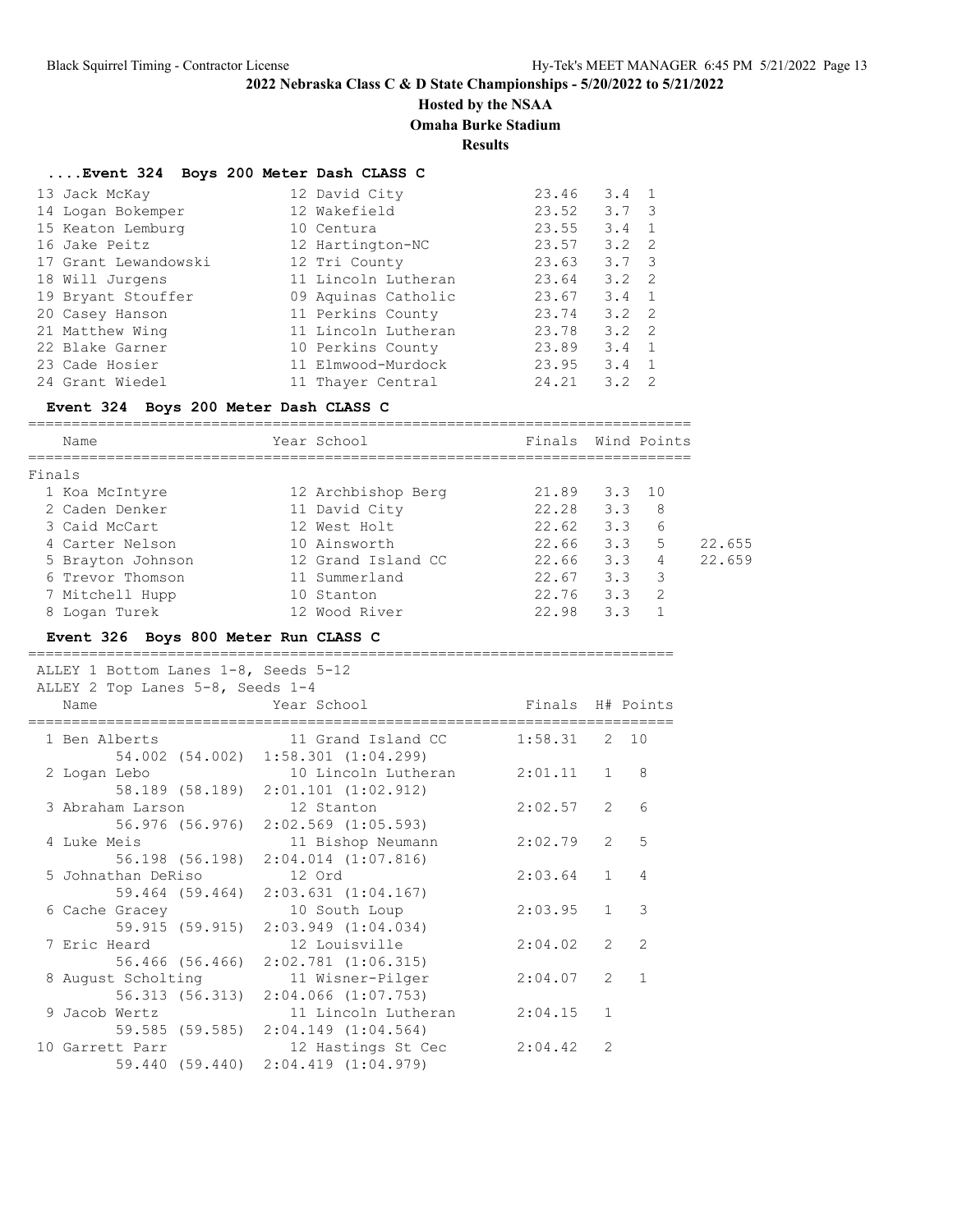**....Event 326 Boys 800 Meter Run CLASS C**

# **2022 Nebraska Class C & D State Championships - 5/20/2022 to 5/21/2022**

### **Hosted by the NSAA**

**Omaha Burke Stadium**

**Results**

| 11 Titus Tillman        | 12 Battle Creek                     | 2:04.66 | $\overline{2}$ |
|-------------------------|-------------------------------------|---------|----------------|
|                         | 58.524 (58.524) 2:04.658 (1:06.134) |         |                |
| 12 Colton Pouk          | 12 Perkins County                   | 2:04.81 | $\mathbf{1}$   |
| $1:00.193$ $(1:00.193)$ | $2:04.809$ $(1:04.616)$             |         |                |
| 13 Kolter Van Pelt      | 11 Stanton                          | 2:04.90 | $\overline{2}$ |
| 59.676 (59.676)         | $2:04.898$ $(1:05.222)$             |         |                |
| 14 Mason Haqan          | 10 North Central                    | 2:05.03 | $\overline{2}$ |
| 58.436 (58.436)         | $2:05.024$ $(1:06.588)$             |         |                |
| 15 Cade Johnson         | 11 Wakefield                        | 2:05.16 | $\mathbf{1}$   |
| 59.295 (59.295)         | $2:05.157$ $(1:05.862)$             |         |                |
| 16 Jonathon Zoubek      | 12 Wilber-Clatonia                  | 2:05.77 | 2              |
| 59.251 (59.251)         | $2:05.762$ $(1:06.511)$             |         |                |
| 17 Kole Bacon           | 11 Brld                             | 2:06.32 | $\mathbf{1}$   |
| $1:00.561$ $(1:00.561)$ | $2:06.318$ $(1:05.757)$             |         |                |
| 18 Tandon Buhr          | 12 Freeman                          | 2:06.65 | $\mathbf{1}$   |
| 58.551 (58.551)         | 2:06.645(1:08.094)                  |         |                |
| 19 Carson Arens         | 11 Hartington CC                    | 2:07.25 | $\mathbf{1}$   |
| 57.648 (57.648)         | $2:07.244$ $(1:09.596)$             |         |                |
| 20 Kanyon Talton        | 11 Norfolk Catholic                 | 2:07.67 | $\mathbf{1}$   |
| 1:00.290(1:00.290)      | $2:07.664$ $(1:07.374)$             |         |                |
| 21 Silas Cool           | 11 South Loup                       | 2:08.24 | $\mathbf{1}$   |
| 59.937 (59.937)         | $2:08.231$ $(1:08.294)$             |         |                |
| 22 Brock West           | 12 Battle Creek                     | 2:08.86 | $\mathbf{1}$   |
| 59.584 (59.584)         | $2:08.851$ $(1:09.267)$             |         |                |
| 23 Jace Phillips        | 12 Bridgeport                       | 2:09.09 | $\overline{2}$ |
| 57.076 (57.076)         | $2:09.088$ $(1:12.012)$             |         |                |
| 24 Kale Maquire         | 11 Southern                         | 2:10.79 | 2              |
| 58.946 (58.946)         | 2:10.790(1:11.844)                  |         |                |
|                         |                                     |         |                |

# **Event 328 Boys 300 Meter Hurdles CLASS C**

| Name                | Year School                        | Prelims        | H#             |  |
|---------------------|------------------------------------|----------------|----------------|--|
| Preliminaries       |                                    |                |                |  |
| 1 Kamdyn Swartz     | 12 Bishop Neumann                  | 39.830 2       |                |  |
| 2 Beau Ruskamp      | 12 Wisner-Pilger 40.33Q 1 40.329   |                |                |  |
| 3 Baron Buckendahl  | 12 Battle Creek                    | 41.320 3       |                |  |
| 4 Dane Miller       | 12 Superior                        | $40.24q$ 2     |                |  |
| 5 Riley Wilson      | 10 Elmwood-Murdock 40.33q 2 40.326 |                |                |  |
| 6 Easton Fries      | 10 Chase County                    | 41.18q 1       |                |  |
| 7 Caleb Allen       | 12 Ainsworth                       | 41.64q 1       |                |  |
| 8 John Prochaska    | 12 Aquinas Catholic                | 41.78q 3       |                |  |
| 9 Carter Werner     | 11 Elkhorn Valley 41.87 3          |                |                |  |
| 10 Calvin Sassaman  | 11 Bishop Neumann 42.11 3          |                |                |  |
| 11 Jackson Ricchio  | 11 Battle Creek                    | 42.27 2        |                |  |
| 12 Hunter White     | 12 Shelby-Rising City 42.46        |                | $\mathbf{1}$   |  |
| 13 Lance Brester    | 11 Howells-Dodge                   | 42.61          | $\mathcal{S}$  |  |
| 14 Braden Miller    | 12 Gibbon                          | 42.72          | 3              |  |
| 15 Aydon McDonald   | 11 Gordon-Rushville 42.77          |                | 3              |  |
| 16 Houston Broz     | 12 Wilber-Clatonia                 | 42.78          | $\mathbf{1}$   |  |
| 17 Jake Bargen      | 12 Centennial                      | 43.27          | $\overline{2}$ |  |
| 18 Gavin Zoucha     | 12 Malcolm                         | 43.30 1        |                |  |
| 19 Jackson Lindburg | 11 Cross County                    | 43.42 2 43.411 |                |  |
| 20 Daniel Puppe     | 11 Laurel-Conc-Cole 43.42 3 43.415 |                |                |  |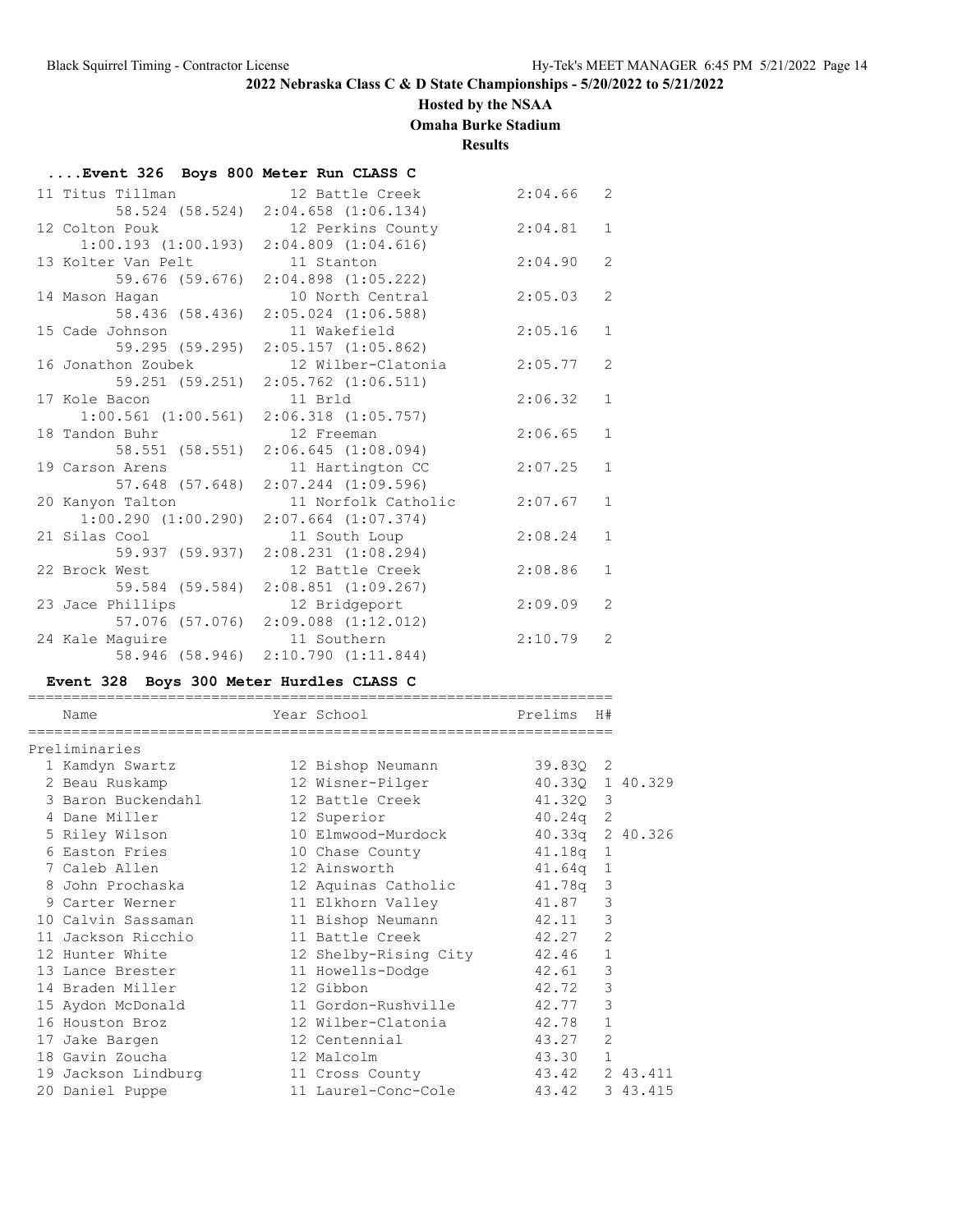## **Hosted by the NSAA Omaha Burke Stadium**

**Results**

|                    |  |  | Event 328 Boys 300 Meter Hurdles CLASS C |       |                |
|--------------------|--|--|------------------------------------------|-------|----------------|
| 21 Mayson McIntosh |  |  | 11 Hartington-NC                         | 43.72 | $\overline{1}$ |
| 22 Ben Holsing     |  |  | 09 Tri County                            | 43.76 | - 2            |
| 23 Alex Rohrobaugh |  |  | 10 Parkview Christ                       | 44.20 | $\overline{1}$ |
| 24 Mitchel Wilson  |  |  | 11 Southern Vly                          | 45.90 | - 2            |

### **Event 328 Boys 300 Meter Hurdles CLASS C**

|        | Name               | Year School         | Finals Points |     |
|--------|--------------------|---------------------|---------------|-----|
|        |                    |                     |               |     |
| Finals |                    |                     |               |     |
|        | 1 Beau Ruskamp     | 12 Wisner-Pilger    | 39.83         | 1 O |
|        | 2 Kamdyn Swartz    | 12 Bishop Neumann   | 39.98         | 8   |
|        | 3 Dane Miller      | 12 Superior         | 40.58         | 6   |
|        | 4 Riley Wilson     | 10 Elmwood-Murdock  | 40.68         | 5   |
|        | 5 Baron Buckendahl | 12 Battle Creek     | 40.97         |     |
|        | 6 John Prochaska   | 12 Aquinas Catholic | 41.67         | 3   |
|        | 7 Easton Fries     | 10 Chase County     | 41.91         | っ   |
|        | 8 Caleb Allen      | 12 Ainsworth        | 42.16         |     |

### **Event 330 Boys 1600 Meter Run CLASS C**

=======================================================================

| ALLEY 1 Bottom Lanes 1-8, Seeds 9-24<br>ALLEY 2 Top Lanes 5-8, Seeds 1-8 |                                                 |                                                                                                 |  |
|--------------------------------------------------------------------------|-------------------------------------------------|-------------------------------------------------------------------------------------------------|--|
|                                                                          |                                                 |                                                                                                 |  |
| 1 Carson Noecker 11 Hartington CC 4:19.61 10                             |                                                 |                                                                                                 |  |
|                                                                          |                                                 | 1:01.916 (1:01.916) 2:06.795 (1:04.879) 3:14.272 (1:07.478) 4:19.608 (1:05.336)                 |  |
| 2 Ben Hammond 12 Norfolk Catholic 4:36.13 8                              |                                                 |                                                                                                 |  |
|                                                                          |                                                 | $1:08.004 (1:08.004) 2:20.235 (1:12.231) 3:28.857 (1:08.623) 4:36.129 (1:07.272)$               |  |
| 3 Ty Schlueter                                                           |                                                 | 12 Ainsworth 4:37.48 6                                                                          |  |
|                                                                          |                                                 | 1:07.739 (1:07.739) 2:20.504 (1:12.765) 3:31.567 (1:11.064) 4:37.471 (1:05.904)                 |  |
| 4 Abraham Larson 12 Stanton 12 37.59 5                                   |                                                 |                                                                                                 |  |
|                                                                          |                                                 | 1:08.228 (1:08.228) 2:19.417 (1:11.190) 3:29.981 (1:10.565) 4:37.586 (1:07.605)                 |  |
| 5 Jackson Strain 12 Twin River 5 4:38.69 4                               |                                                 |                                                                                                 |  |
|                                                                          |                                                 | $1:08.482$ (1:08.482) 2:21.077 (1:12.596) 3:32.246 (1:11.169) 4:38.689 (1:06.444)               |  |
| 6 Grant Lander 12 Homer                                                  |                                                 | $4:38.71$ 3                                                                                     |  |
|                                                                          | $1:08.195$ $(1:08.195)$ $2:20.624$ $(1:12.429)$ | $3:31.911 (1:11.287) 4:38.701 (1:06.791)$                                                       |  |
| 7 Mason McGreer                                                          |                                                 | 9 Perkins County 4:39.84 2                                                                      |  |
|                                                                          |                                                 | 1:08.939 (1:08.939) 2:17.008 (1:08.069) 3:29.052 (1:12.045) 4:39.840 (1:10.788)                 |  |
| 8 Kolter Van Pelt 11 Stanton                                             |                                                 | $4:39.99$ 1                                                                                     |  |
|                                                                          |                                                 | 1:08.494 (1:08.494) 2:21.368 (1:12.874) 3:33.291 (1:11.924) 4:39.985 (1:06.694)                 |  |
| 9 Jack Lancaster 11 Valentine 4:42.28                                    |                                                 |                                                                                                 |  |
|                                                                          |                                                 | $1:07.391$ $(1:07.391)$ $2:20.730$ $(1:13.339)$ $3:32.350$ $(1:11.620)$ $4:42.271$ $(1:09.921)$ |  |
| 10 Carter Siems                                                          | 11 Tri County                                   | 4:45.00                                                                                         |  |
|                                                                          |                                                 | 1:09.510 (1:09.510) 2:22.624 (1:13.114) 3:36.581 (1:13.958) 4:44.991 (1:08.410)                 |  |
| 11 Kale Maguire                                                          | 11 Southern                                     | 4:45.01                                                                                         |  |
|                                                                          |                                                 | $1:09.611$ $(1:09.611)$ $2:23.478$ $(1:13.867)$ $3:38.603$ $(1:15.125)$ $4:45.001$ $(1:06.399)$ |  |
| 12 Dyami Berridge 11 Winnebago                                           |                                                 | 4:46.12                                                                                         |  |
|                                                                          |                                                 | $1:08.354$ (1:08.354) $2:20.926$ (1:12.572) $3:32.686$ (1:11.760) $4:46.116$ (1:13.431)         |  |
| 13 Cade Johnson                                                          | 11 Wakefield                                    | 4:48.23                                                                                         |  |
|                                                                          |                                                 | 1:10.039 (1:10.039) 2:23.721 (1:13.682) 3:39.116 (1:15.395) 4:48.229 (1:09.114)                 |  |
| 14 Carter Ruse                                                           | 11 Freeman 4:48.39                              |                                                                                                 |  |
|                                                                          |                                                 | $1:08.147$ $(1:08.147)$ $2:21.873$ $(1:13.727)$ $3:37.295$ $(1:15.422)$ $4:48.381$ $(1:11.086)$ |  |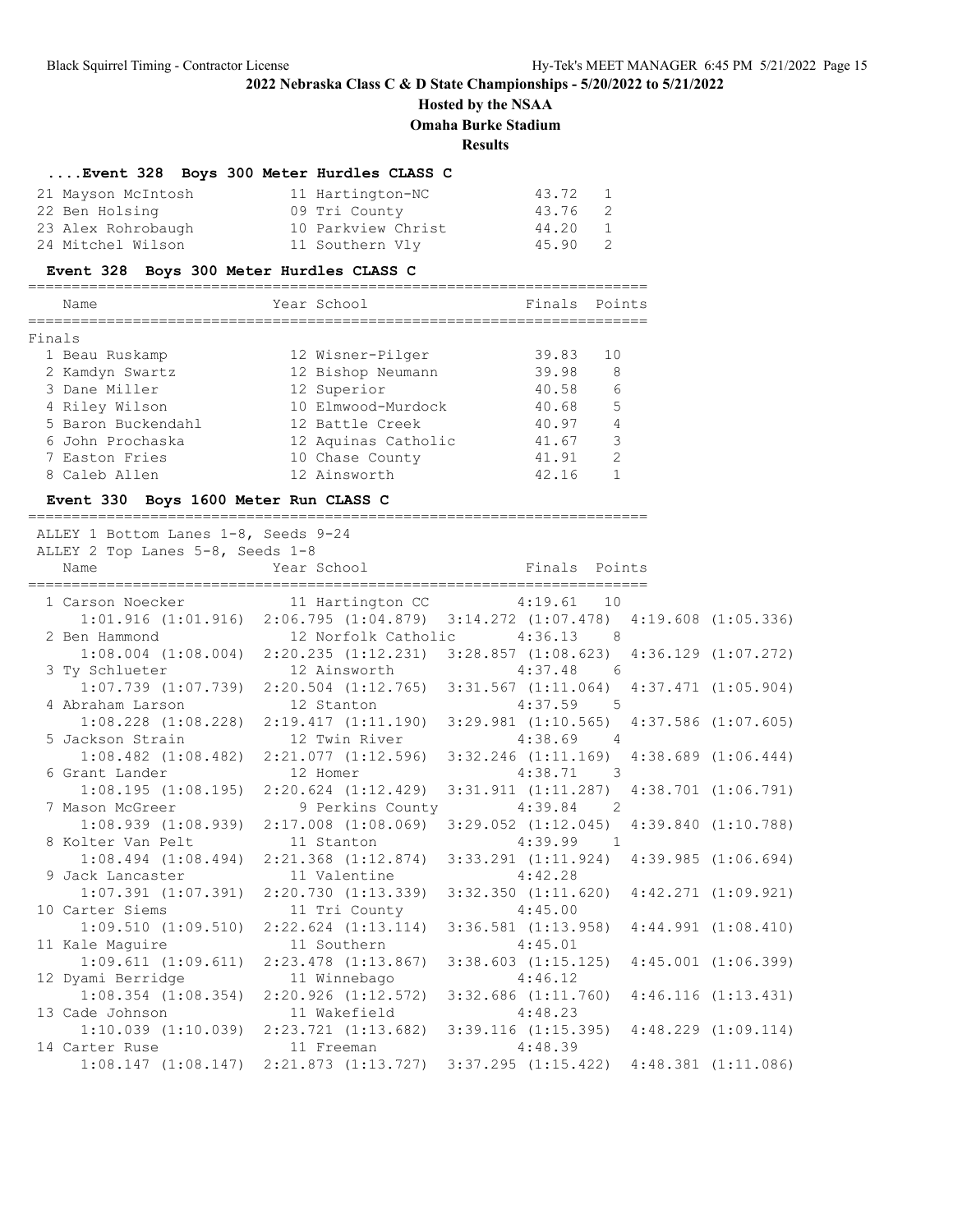### **Hosted by the NSAA**

**Omaha Burke Stadium**

**Results**

### **....Event 330 Boys 1600 Meter Run CLASS C**

|                                                                                    |                                                                         | $1:08.847$ (1:08.847) 2:21.714 (1:12.867) 3:34.262 (1:12.549) 4:48.573 (1:14.311)               |                         |
|------------------------------------------------------------------------------------|-------------------------------------------------------------------------|-------------------------------------------------------------------------------------------------|-------------------------|
| 16 Raden Orton 11 North Central 4:49.63                                            |                                                                         |                                                                                                 |                         |
| $1:08.637$ $(1:08.637)$ $2:20.972$ $(1:12.336)$                                    |                                                                         | $3:34.914$ $(1:13.942)$                                                                         | $4:49.624$ $(1:14.710)$ |
| 17 Elijah Conley 11 Bridgeport 4:53.53                                             |                                                                         |                                                                                                 |                         |
|                                                                                    | $1:09.285$ $(1:09.285)$ $2:21.291$ $(1:12.006)$ $3:38.555$ $(1:17.265)$ |                                                                                                 | $4:53.522$ $(1:14.968)$ |
| 18 Rowan Jarosik                                                                   | 09 Sandy Creek                                                          | 4:53.92                                                                                         |                         |
|                                                                                    |                                                                         | $1:08.917$ $(1:08.917)$ $2:23.006$ $(1:14.090)$ $3:39.576$ $(1:16.570)$ $4:53.915$ $(1:14.339)$ |                         |
| 19 Josue Munoz 6.29 (19 Josue Munoz 6.29 (19 Josue Munoz 6.29 (19 Josue 19 Joseph) |                                                                         |                                                                                                 |                         |
|                                                                                    | $1:10.617$ $(1:10.617)$ $2:25.757$ $(1:15.141)$ $3:45.803$ $(1:20.046)$ |                                                                                                 | $4:56.283$ $(1:10.480)$ |
| 20 Ashton Hughes 11 Cornerstone Chr 4:56.96                                        |                                                                         |                                                                                                 |                         |
|                                                                                    | $1:08.580$ $(1:08.580)$ $2:21.784$ $(1:13.204)$ $3:36.277$ $(1:14.494)$ |                                                                                                 | 4:56.954 (1:20.677)     |
| 21 Noah Fischer 69 Nebraska Christ 5:03.65                                         |                                                                         |                                                                                                 |                         |
|                                                                                    | $1:07.938$ $(1:07.938)$ $2:20.874$ $(1:12.937)$ $3:41.651$ $(1:20.778)$ |                                                                                                 | $5:03.646$ $(1:21.995)$ |
| 22 Logan Lebo                                                                      | 10 Lincoln Lutheran 5:06.60                                             |                                                                                                 |                         |
|                                                                                    | $1:10.414$ $(1:10.414)$ $2:25.736$ $(1:15.322)$ $3:46.528$ $(1:20.793)$ |                                                                                                 | $5:06.592$ $(1:20.065)$ |
| 23 Logan Recoy                                                                     | 10 South Loup 5:07.70                                                   |                                                                                                 |                         |
|                                                                                    |                                                                         | $1:07.795$ $(1:07.795)$ $2:21.009$ $(1:13.214)$ $3:40.952$ $(1:19.944)$ $5:07.692$ $(1:26.740)$ |                         |
| 24 Jackson Sinsel 12 Sutherland 5:17.91                                            |                                                                         |                                                                                                 |                         |
|                                                                                    |                                                                         | $1:09.431$ $(1:09.431)$ $2:26.924$ $(1:17.493)$ $3:54.195$ $(1:27.271)$ $5:17.901$ $(1:23.706)$ |                         |

**Event 332 Boys 4x100 Meter Relay CLASS C**

| School                   | Finals                  |    | H# Points     |
|--------------------------|-------------------------|----|---------------|
| 1 Battle Creek           | 43.99                   | 2  | 10            |
| 1) Caleb Brauer 11       | 2) Landon Olson 12      |    |               |
| 3) Baron Buckendahl 12   | 4) Rich Brauer 12       |    |               |
| 2 Grand Island CC        | 44.21                   | 1. | 8             |
| 1) Isaac Herbek 12       | 2) Brayton Johnson 12   |    |               |
| 3) Connor Johnson 10     | 4) Gage Steinke 12      |    |               |
| 3 Louisville             | 44.26                   | 2  | 6             |
| 1) Quincy Trent 11       | 2) Harrison Klein 12    |    |               |
| 3) Eric Heard 12         | 4) Cody Hrdy 09         |    |               |
| 4 Centura                | 44.57                   | 2  | 5             |
| 1) Ouentin Morris 11     | 2) Keaton Lemburg 10    |    |               |
| 3) Tanner Simdorn 12     | 4) Troy Rassmussen 12   |    |               |
| 5 Yutan                  | 44.76                   | 2  | 4             |
| 1) Zach Krajicek 11      | 2) Jett Arensberg 11    |    |               |
| 3) Derek Wacker 10       | 4) Josh Jessen 12       |    |               |
| 6 North Central          | 44.88                   | 2  | 3             |
| 1) Carson Anderson 11    | 2) Troy Reynolds 12     |    |               |
| 3) Dolan Pospichal 12    | 4) Wyatt Prewitt 12     |    |               |
| 7 Superior               | 45.31                   | 1  | $\mathcal{L}$ |
| 1) Matt Colgrove 12      | 2) Gavin Ekstein 12     |    |               |
| 3) Aiden Humphries 11    | 4) Dane Miller 12       |    |               |
| 8 Hastings St Cec        | 45.32                   | 1. | 1             |
| 1) Jacob Schaefer 09     | 2) William Shaw 09      |    |               |
| 3) Emmanuel Consbruck 12 | 4) Jenson Anderson 10   |    |               |
| 9 Hartington CC          | 45.58                   | 1  |               |
| 1) Tyan Baller 11        | 2) Alex Kuehn 10        |    |               |
| 3) Grant Arens 11        | 4) Brett Kleinschmit 11 |    |               |
| 10 Freeman               | 45.65                   | 1  |               |
| 1) Brandon Jurgens 11    | 2) Gabe Goes 10         |    |               |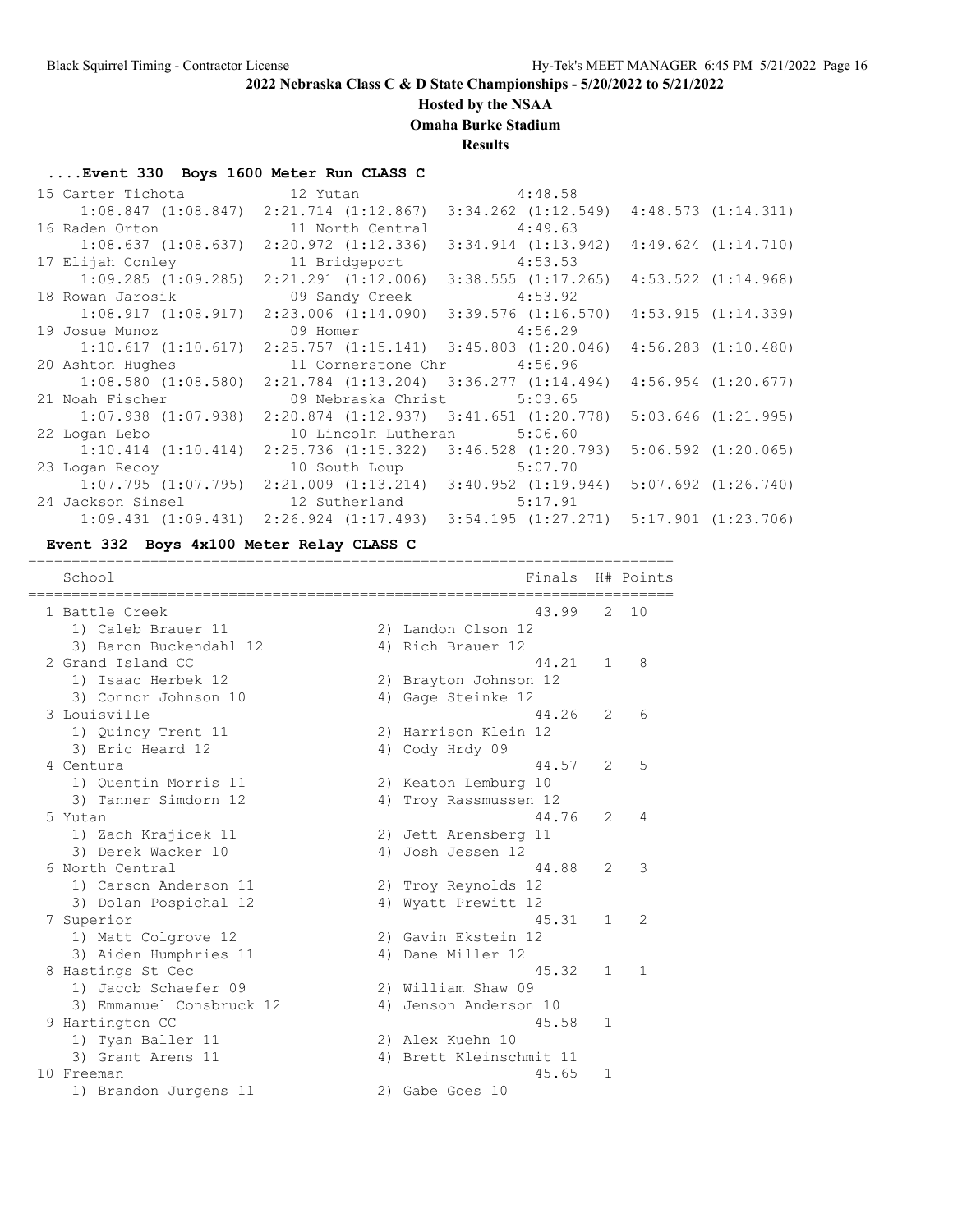#### **Hosted by the NSAA**

**Omaha Burke Stadium**

#### **Results**

#### **....Event 332 Boys 4x100 Meter Relay CLASS C**

| 3) Evan Ault 09         | 4) Taylan Vetrovsky 11 |         |              |               |
|-------------------------|------------------------|---------|--------------|---------------|
| 11 Perkins County       |                        | 46.09 1 |              |               |
| 1) Triston Hite 12      | 2) Casey Hanson 11     |         |              |               |
| 3) Ethan Sihm 11        | 4) Blake Garner 10     |         |              |               |
| 12 Wood River           |                        | 46.20 1 |              |               |
| 1) Harrison Oberg 10    | 2) Caleb Paulk 11      |         |              |               |
| 3) Ikaiah Edgren 9      | 4) Logan Turek 12      |         |              |               |
| -- Stanton              |                        | DNF     | 2            |               |
| 1) Connor McCarthy 12   | 2) Mitchell Hupp 10    |         |              |               |
| 3) Jordan Claussen 09   | 4) Jason Claussen 11   |         |              |               |
| -- Aquinas Catholic     |                        | DQ 2    |              | Out of Zone 2 |
| 1) John Prochaska 12    | 2) Caleb Thege 12      |         |              |               |
| 3) Michael Andel 12     | 4) Bryant Stouffer 09  |         |              |               |
| -- David City           |                        | DQ —    | -2           | Out of Zone 2 |
| 1) Jack McKay 12        | 2) Caden Denker 11     |         |              |               |
| 3) Ethan Underwood 12   | 4) Seth Golden 12      |         |              |               |
| -- Malcolm              |                        | DQ —    | $\mathbf{1}$ | Out of Zone 2 |
| 1) Gavin Zoucha 12      | 2) Logan McGreer 09    |         |              |               |
| 3) Lucas Christensen 11 | 4) Antonio Sims 12     |         |              |               |

#### **Event 334 Boys 4x400 Meter Relay CLASS C**

========================================================================== School **Finals** H# Points ========================================================================== 1 Grand Island CC 3:32.02 1 10 1) Ben Alberts 11 2) Ishmael Nadir 11 3) Isaac Herbek 12 4) Brayton Johnson 12 1:46.735 (1:46.735) 2:41.066 (54.332) 3:32.015 (50.950) 2 Bishop Neumann 3:32.08 2 8 1) Calvin Sassaman 11 2) Trenton Moudry 10 3) Michael Lynch 12 (4) Luke Meis 11 1:46.775 (1:46.775) 2:40.168 (53.394) 3:32.076 (51.908) 3 Hartington CC 3:32.72 2 6 1) Grant Arens 11 2) Carson Arens 11 3) Brett Kleinschmit 11 <a>
4) Alex Kuehn 10 1:47.663 (1:47.663) 2:42.272 (54.610) 3:32.713 (50.442) 4 Wilber-Clatonia 3:33.18 2 5 1) Cash Keslar 09 2) Mason Combs 12 3) Jonathon Zoubek 12 (4) Houston Broz 12 1:47.777 (1:47.777) 2:40.699 (52.923) 3:33.178 (52.479) 5 Freeman 3:33.38 1 4<br>1) Brandon Jurgens 11 2) Tandon Buhr 12 1) Brandon Jurgens 11 2) Tandon Buhr 12 3) Taylan Vetrovsky 11 <a>>4) Gabe Goes 10 1:47.856 (1:47.856) 2:40.550 (52.694) 3:33.375 (52.825) 6 Louisville 3:33.81 2 3 1) Eric Heard 12 2) Cody Hrdy 09 3) Jaxson Barnes 12 (4) Harrison Klein 12 1:47.564 (1:47.564) 2:42.904 (55.340) 3:33.802 (50.898) 7 Battle Creek 3:34.09 2 2 1) Jackson Ricchio 11 2) Baron Buckendahl 12 3) Titus Tillman 12 (4) Will Hamer 11 1:48.376 (1:48.376) 2:41.238 (52.863) 3:34.088 (52.850) 8 Centura 3:34.65 1 1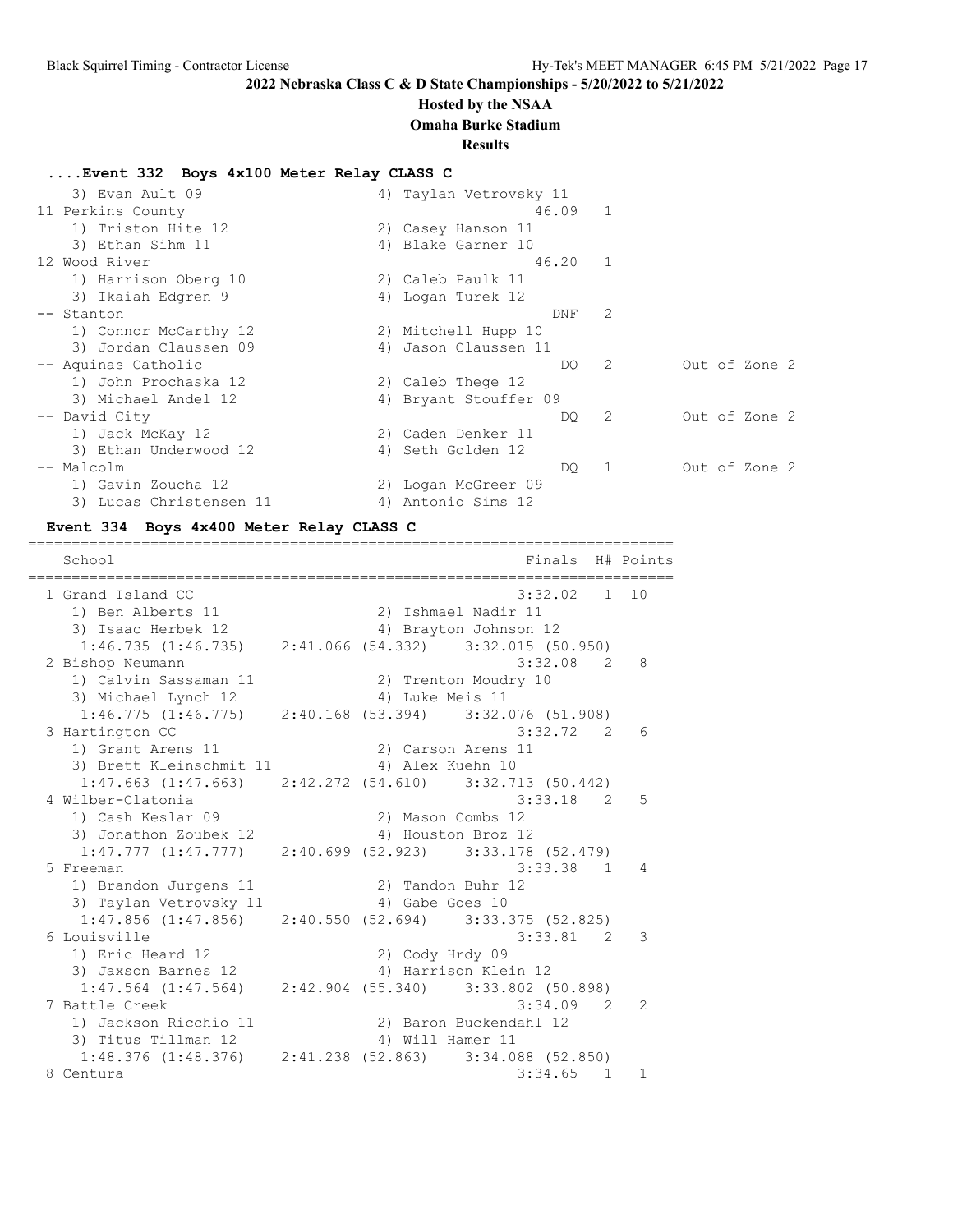#### **Hosted by the NSAA**

**Omaha Burke Stadium**

**Results**

#### **....Event 334 Boys 4x400 Meter Relay CLASS C**

 1) Quentin Morris 11 2) Keaton Lemburg 10 3) Troy Rassmussen 12 1988 (1898) Anner Simdorn 12 1:46.585 (1:46.585) 2:39.385 (52.800) 3:34.650 (55.265) 9 Hastings St Cec 3:37.14 1 1) Emmanuel Consbruck 12 2) Jacob Schaefer 09 3) Garrett Parr 12 4) William Shaw 09 1:47.451 (1:47.451) 2:43.205 (55.754) 3:37.139 (53.935) 10 Hartington-Newcastle 3:37.29 2 1) Bennet Sievers 12 2) Jake Peitz 12 3) Cole Rosener 09 4) Mayson McIntosh 11 1:47.275 (1:47.275) 2:42.753 (55.479) 3:37.284 (54.531) 11 Gordon-Rushville 3:37.35 1 1) Wyatt Feddersen 9 2) Aydon McDonald 11 3) Ellis Livingston 11 (4) Jace Freeseman 11 1:51.187 (1:51.187) 2:45.615 (54.429) 3:37.350 (51.735) 12 Chase County 2:38.15 2 1) Luis Co 9 2) Stephen Murray 11 3) Easton Fries 10 1988 10 12 12 1:49.618 (1:49.618) 2:44.492 (54.875) 3:38.143 (53.652) 13 Howells-Dodge 3:38.49 1 1) Aiden Meyer 11 2) Lance Brester 11 3) Levi Belina 12 (4) R. J. Bayer 12 1:48.592 (1:48.592) 2:45.288 (56.696) 3:38.482 (53.195) 14 Tri County 3:42.70 2 1) Grant Lewandowski 12 2) Carter Siems 11 3) Dustin Kapke 10 4) Ben Holsing 09 1:47.950 (1:47.950) 2:46.005 (58.055) 3:42.696 (56.691) 15 Superior 3:42.79 1 1) Matt Colgrove 12 2) Gavin Ekstein 12 3) Jacob Meyer 11 4) Dane Miller 12 1:53.620 (1:53.620) 2:50.622 (57.002) 3:42.790 (52.169) 16 Hi-Line 3:46.88 1 1) Ryker Evans 10 2) Isaiah Bullis 11 3) Bryce Reiners 10 (4) Treyton Evans 10 1:49.160 (1:49.160) 2:50.043 (1:00.884) 3:46.872 (56.830) ========================================================================================= Men - CLASS C - Team Rankings - 17 Events Scored ========================================================================================= 1) Grand Island CC 68 2) Battle Creek 64 3) Hartington CC 44 4 4 4 Hishop Neumann 35.50 5) Stanton 34 6) Ainsworth 30.50 7) Norfolk Catholic 27 8) Superior 23 9) Lincoln Lutheran 21 10) Archbishop Berg 20 10) Lourdes Cen Cath 20 12) Louisville 19 13) Elmwood-Murdock 18 14) South Loup 17 15) Sutton 16 15) Wisner-Pilger 16 17) Wilber-Clatonia 13 18) West Holt 12 18) Perkins County 12 20) Laurel-Concord-Coleridge 11 20) Hastings St Cec 11 22) Doniphan-Trumbul 10.50 23) David City 10 23) Ord 10 23) Sutherland 10 26) Centura 8 26) Summerland 8 28) Twin River 7 29) Freeman 6.50 30) Sandy Creek 6

 30) Aquinas Catholic 6 30) Chase County 6 30) Homer 6 34) Howells-Dodge 5.50